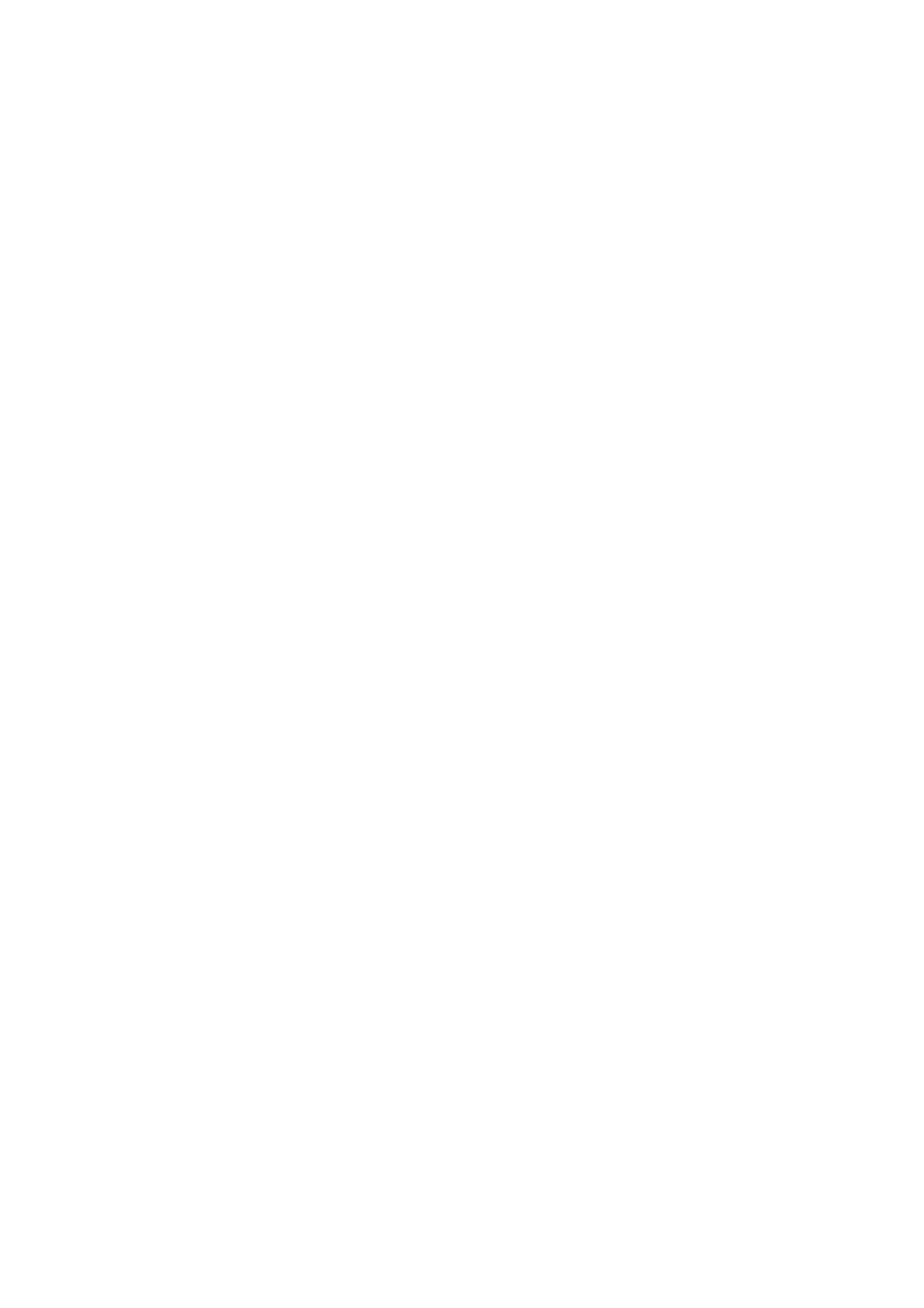# **TABLE OF CONTENTS**

| 1. |               |                                                                                             |  |
|----|---------------|---------------------------------------------------------------------------------------------|--|
| 2. |               |                                                                                             |  |
|    | 2.1           |                                                                                             |  |
|    | $2.2^{\circ}$ |                                                                                             |  |
| 3. |               |                                                                                             |  |
| 4. |               |                                                                                             |  |
|    | 4.1           |                                                                                             |  |
|    | 4.2           |                                                                                             |  |
|    | 4.3           |                                                                                             |  |
|    | 4.4           |                                                                                             |  |
| 5. |               |                                                                                             |  |
| 6. |               |                                                                                             |  |
|    | 6.1           | Reduction in the cost of the fortification proposals if iodine and folic acid fortification |  |

# **LIST OF TABLES**

| Table 2.1 In principle costs of iodine fortification                                                                                  | 3  |
|---------------------------------------------------------------------------------------------------------------------------------------|----|
| Table 2.2: Treatment of business cost calculator cost items in this analysis                                                          | 4  |
| Table 3.1: Fortification of salt with iodine for bread manufacturing — costs to salt                                                  |    |
| industry                                                                                                                              | 10 |
| Table 3.2: Comparison with original estimates of costs to salt industry                                                               | 11 |
| Table 4.1 Bakery industry, Australia, 2000-01                                                                                         | 13 |
| Table 4.2 bread production based on flour produced, 2005                                                                              | 14 |
| Table 4.3 Large plant bakeries — change in estimates using alternative unit costs                                                     | 16 |
| Table 4.4 Calculation of costs of revising packaging and labelling                                                                    | 18 |
| Table 4.5 Summary of costs of fortification to bakers of iodine fortification (2005)                                                  | 22 |
| Table 4.6 Summary of parameter values and distributions for sensitivity testing                                                       | 23 |
| Table 4.7 Range of NPV of costs to bakers of iodine fortification of bread over 15                                                    |    |
| years, Australia                                                                                                                      | 24 |
| Table 5.1: Revised cost to government, Fortification of bread with iodine, Australia (A\$)                                            | 28 |
| Table 5.2 Estimates of the costs of government administration of regulation, Original                                                 |    |
| iodine proposal (Bread biscuits and breakfast cereals), Australia (A\$)                                                               | 28 |
| Table 5.3 Estimates of the costs of government administration of regulation, Folic acid<br>fortification by bakeries, Australia (A\$) | 29 |
| Table 5.4: Costs of government administration of regulation, folic acid fortification by                                              |    |
| bakeries, New Zealand (NZ\$)                                                                                                          | 29 |
|                                                                                                                                       |    |

While every effort has been made to ensure the accuracy of this document, the uncertain nature of economic data, forecasting and analysis means that Access Economics Pty Limited is unable to make any warranties in relation to the information contained herein. Access Economics Pty Limited, its employees and agents disclaim liability for any loss or damage which may arise as a consequence of any person relying on the information contained in this document.

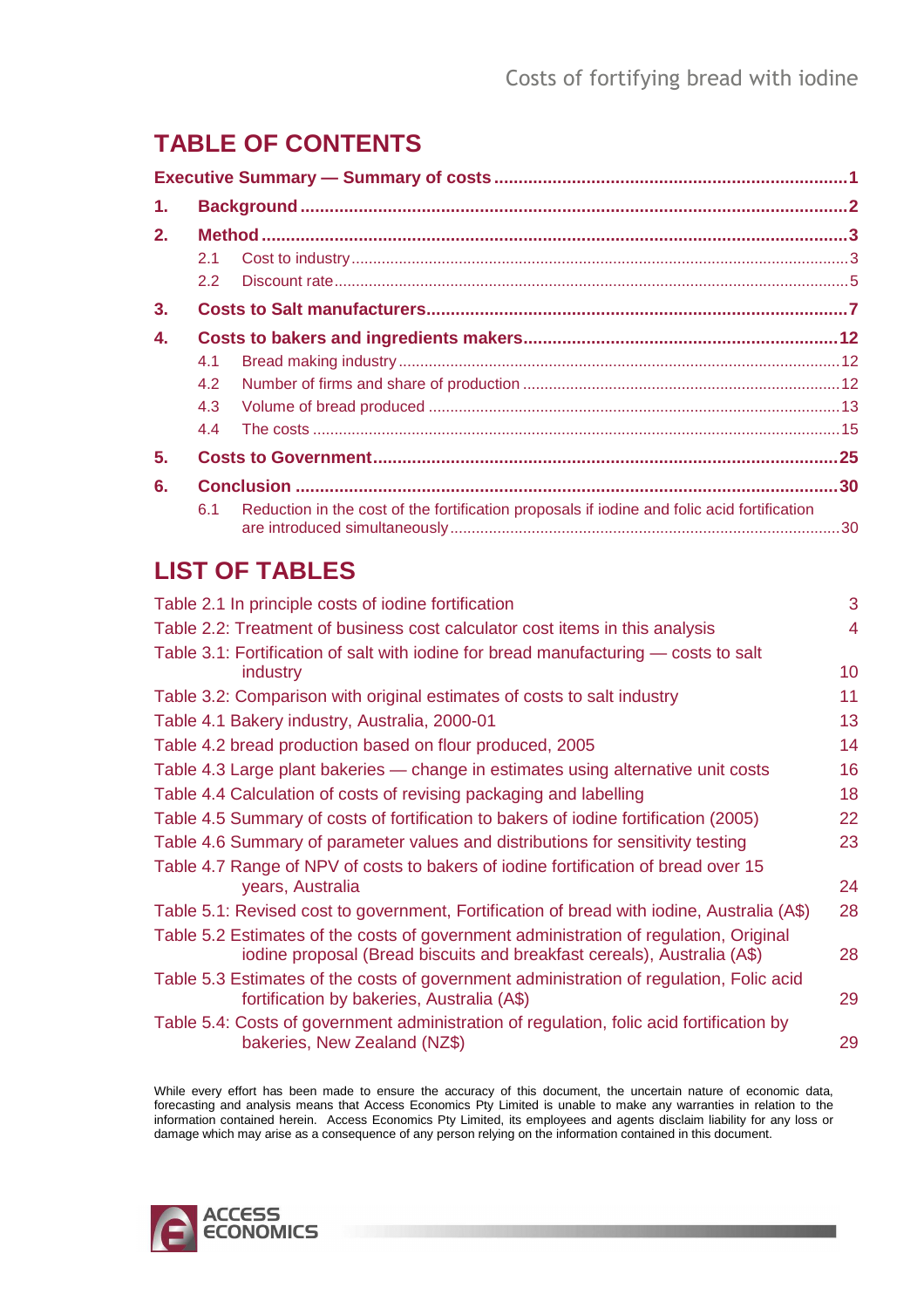# Costs of fortifying bread with iodine

| Table 5.5: Estimates of the costs of government administration of regulation, Original<br>iodine proposal (Bread biscuits and breakfast cereals), New Zealand (NZ\$) | 29 |
|----------------------------------------------------------------------------------------------------------------------------------------------------------------------|----|
| Table 6.1 Net present value of costs over 15 years, iodine fortification of bread<br>Australia                                                                       | 30 |
| Table 6.2: Summary of costs of fortification of bread with iodine, Australia                                                                                         | 31 |
| Table 6.3: Summary of costs of fortification of bread with iodine, New Zealand                                                                                       | 31 |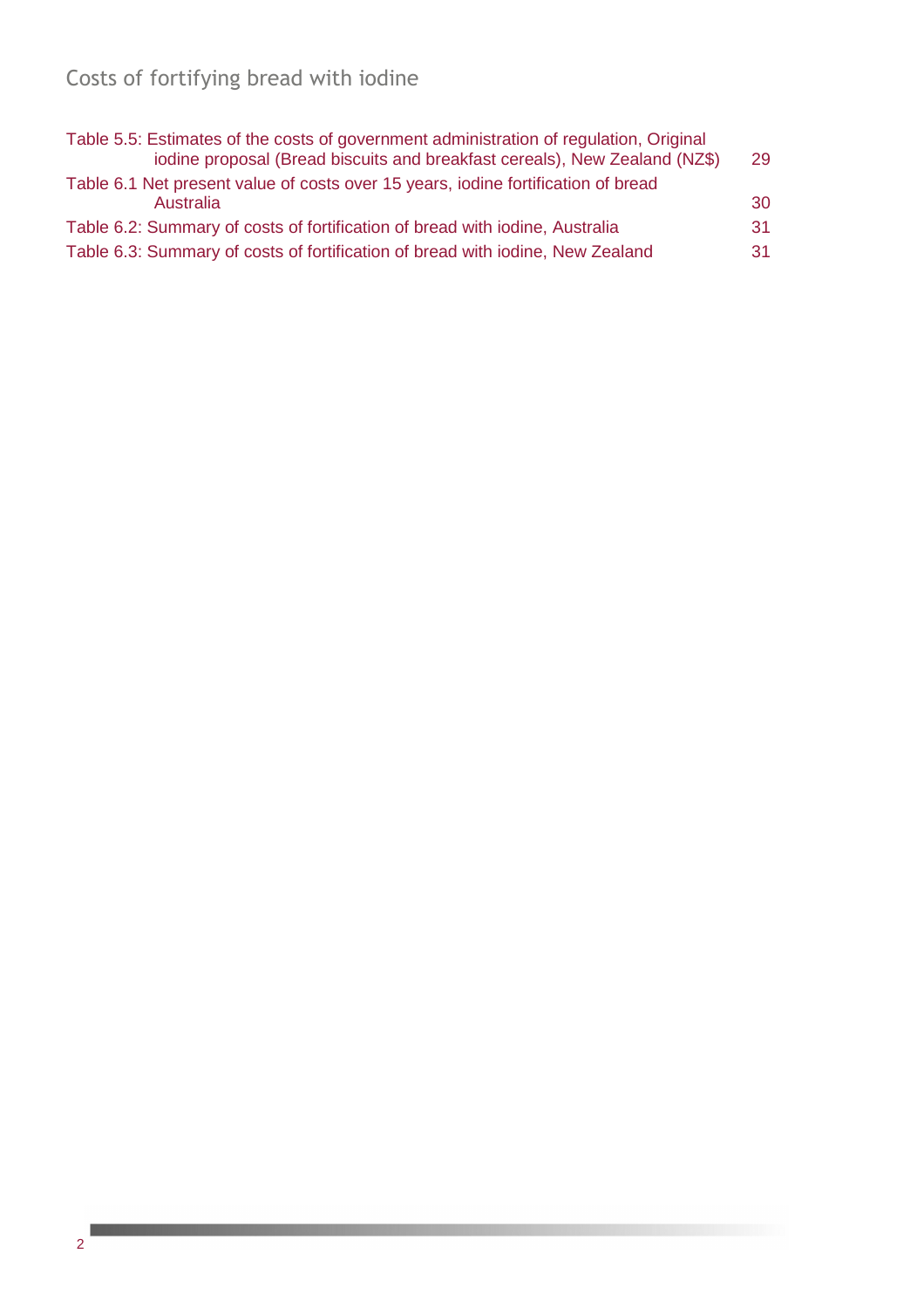# **EXECUTIVE SUMMARY — SUMMARY OF COSTS**

|                    | <b>Net present value</b><br>over 15 years | <b>Upfront cost</b> | <b>Ongoing (per</b><br>annum) |
|--------------------|-------------------------------------------|---------------------|-------------------------------|
| <b>Australia</b>   |                                           |                     |                               |
| Salt industry      | A\$3.8 million                            | A\$161,000          | A\$314,000                    |
| <b>Bakers</b>      | A\$7.3 million                            | A\$6,950,000        | A\$30,000                     |
| Government         | A\$1.6 million                            | A\$31,000           | A\$137,000                    |
| Total(a)           | A\$13 million                             | A\$7.1 million      | A\$482,000                    |
| <b>New Zealand</b> |                                           |                     |                               |
| Salt industry      | NZ\$525,000                               | NZ\$303,000         | NZ\$20,000                    |
| <b>Bakers</b>      | NZ\$1.8 million                           | NZ\$1.5 million     | NZ\$30,000                    |
| Government         | NZ\$1 million                             | NZ\$8,000           | NZ\$89,000                    |
| Total(a)           | NZ\$3.4 million                           | NZ\$1.8 million     | NZ\$138,000                   |

(a) Totals may not sum due to rounding

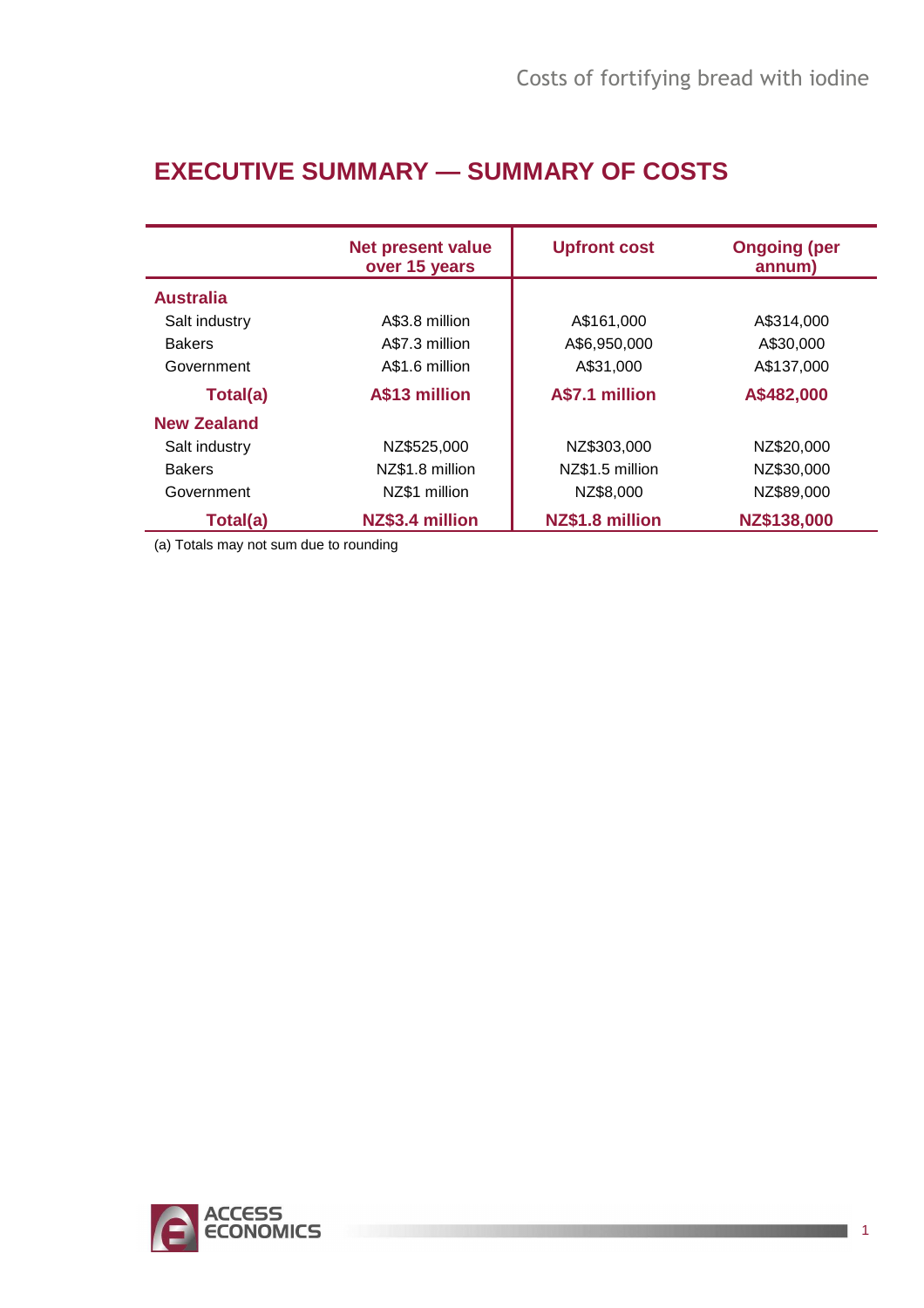# **1. BACKGROUND**

In 2006, Food Standards Australia New Zealand (FSANZ) commissioned Access Economics to undertake a cost benefit analysis of fortifying the food supply with iodine. The initial proposal was to require mandatory fortification of salt used in processed cereal based foods (principally, bread, biscuits and breakfast cereals) with iodine. The proposal had two components:

- mandatory addition of iodised salt, in place of non-iodised salt, in processed cereal based foods<sup>1</sup> at 30mg iodine per kg salt; and
- $\Box$  reduction in the voluntary iodine fortification of discretionary (retail) salt to 20mg iodine per kg salt.

In response to industry and community comment, the original proposal has now been modified to require fortification of bread (alone).

- $\Box$  The revised salt iodisation level would be in the range: 35-55 mg of iodine per kg of salt (used in bread making).
- $\Box$  "The voluntary permission for iodine in iodised salt and reduced salt will be retained, but will be adjusted from the current range of 25-65 mg per kg to 35-55 mg per kg, to be consistent with the mandatory requirement. Currently salt manufacturers iodise at approx 45 mg per kg and so in effect they will not be required to adjust their current iodisation practice." (pers. comm., FSANZ, 8 March 2007).

FSANZ commissioned Access Economics in March 2007 to update the original costs to reflect the modifications to its initial proposal.

In accordance with the scope for the project set by FSANZ, the costs of mandatory fortification quantified here are:

- $\Box$  the costs to government of administering and enforcing mandatory fortification; and
- $\Box$  the costs to the salt and bread manufacturing industry of fortification.

Previous reports also provided estimates of the costs of monitoring the health (including iodine sufficiency) of the population, and outlined in brief the other costs of fortification including potential restriction of consumer choice, potential adverse health effects from excess iodine intake (likely to be rare). Consistent with the purview of FSANZ, policy alternatives or complements to fortification (for example, public health advice for pregnant women on the need to supplement their iodine intake) are not in scope here.

 $\overline{a}$ 

<sup>&</sup>lt;sup>1</sup> Processed cereal based foods include bread and bread products (English muffins, buns, bread rolls, fruit breads, pizza bases, crumbed products and stuffings), biscuits (sweet & savoury) and breakfast cereals (pers. comm., FSANZ, 6 June 2006).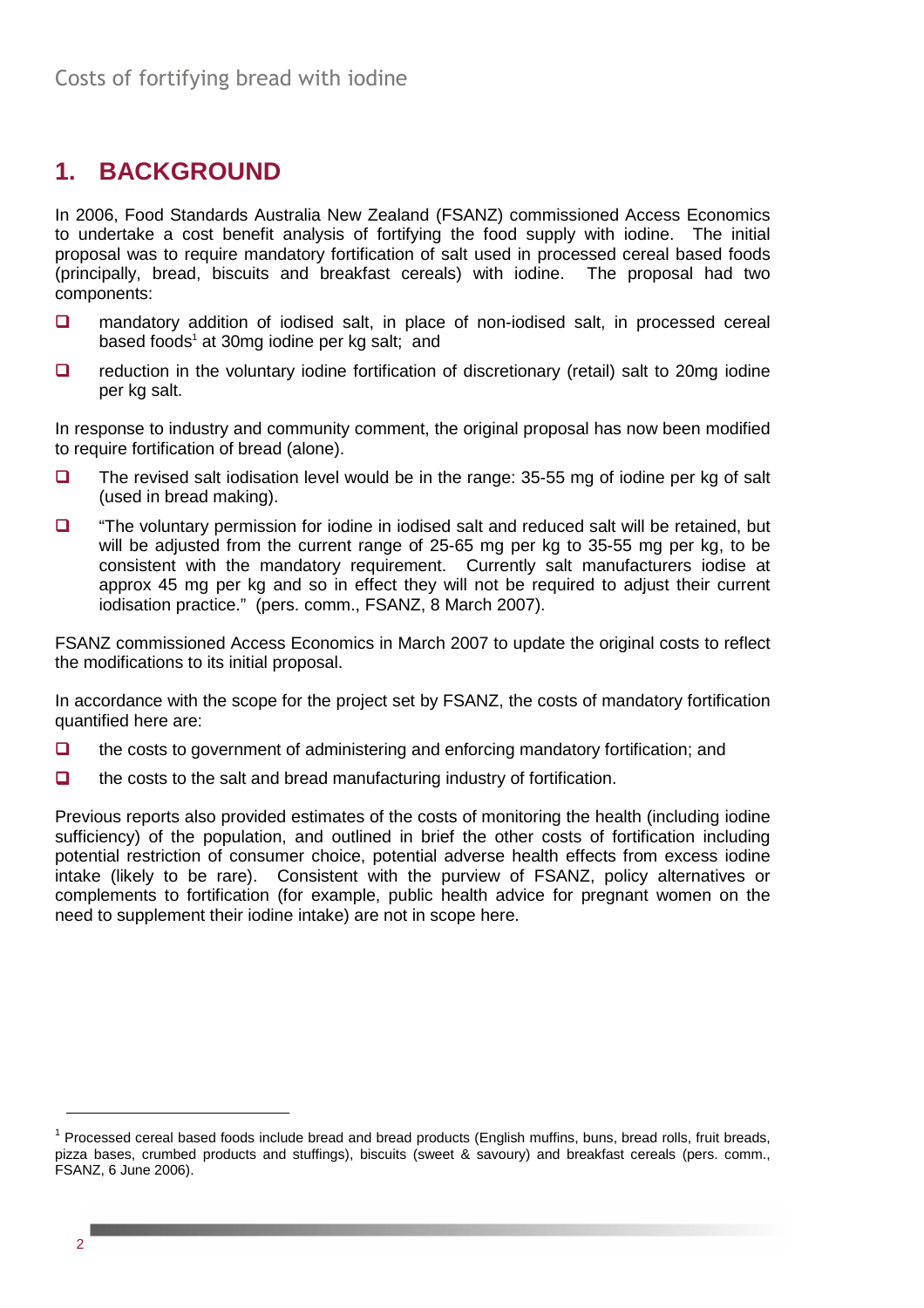# **2. METHOD**

This report provides an update on previous work and uses the same methodology as that used for the original work. In light of this and the need to maintain comparisons with the benefits, the base year for analysis is 2005.

The initial cost benefit analysis compared the benefits of avoiding cognitive harm caused by iodine deficiency, with the costs associated with mandatory fortification. This report revises the costs of the previous work based on the new modified proposal. The original estimates of benefit have not been revisited.

The 'in principle' costs of iodine fortification are outlined in Table 2.1. As noted earlier, the costs to industry, and the costs to government of administering and enforcing mandatory fortification are estimated here. Only the extra or additional costs that can be attributed to the FSANZ proposal are incorporated in the cost estimates. The costs are calculated on the basis that iodine fortification continues for 15 years.

#### **TABLE 2.1 IN PRINCIPLE COSTS OF IODINE FORTIFICATION**

| <b>Type of cost</b>                                                                         | Data source              | Included in<br>this analysis |
|---------------------------------------------------------------------------------------------|--------------------------|------------------------------|
| Restriction of consumer choice                                                              |                          | ×                            |
| Cost to government of administering and enforcing regulation                                | governments              |                              |
| Cost to industry of complying with regulation                                               | Industry and<br>research |                              |
| Potential adverse health effects from excess jodine intake                                  |                          | ×                            |
| Cost of monitoring nutrient intake and urinary iodine<br>concentration                      |                          | ×                            |
| Complementary policies required alongside fortification but<br>outside the purview of FSANZ |                          | ×                            |

# **2.1 COST TO INDUSTRY**

### **2.1.1 COST CENTRES**

Access Economics sought data from industry on the following cost centres: labelling and packaging, capital equipment, iodine, iodine-premix, analytical/compliance testing, administration, and transport and storage. Companies indicated that the costs of administration were negligible.

### **2.1.2 BUSINESS COST CALCULATOR**

The Business Cost Calculator (BCC) (see the Office of Best Practice Regulation website) provides a structured means of categorising the costs of government initiatives to business. The cost items identified in the BCC and how they relate to this analysis are summarised in Table 2.2.

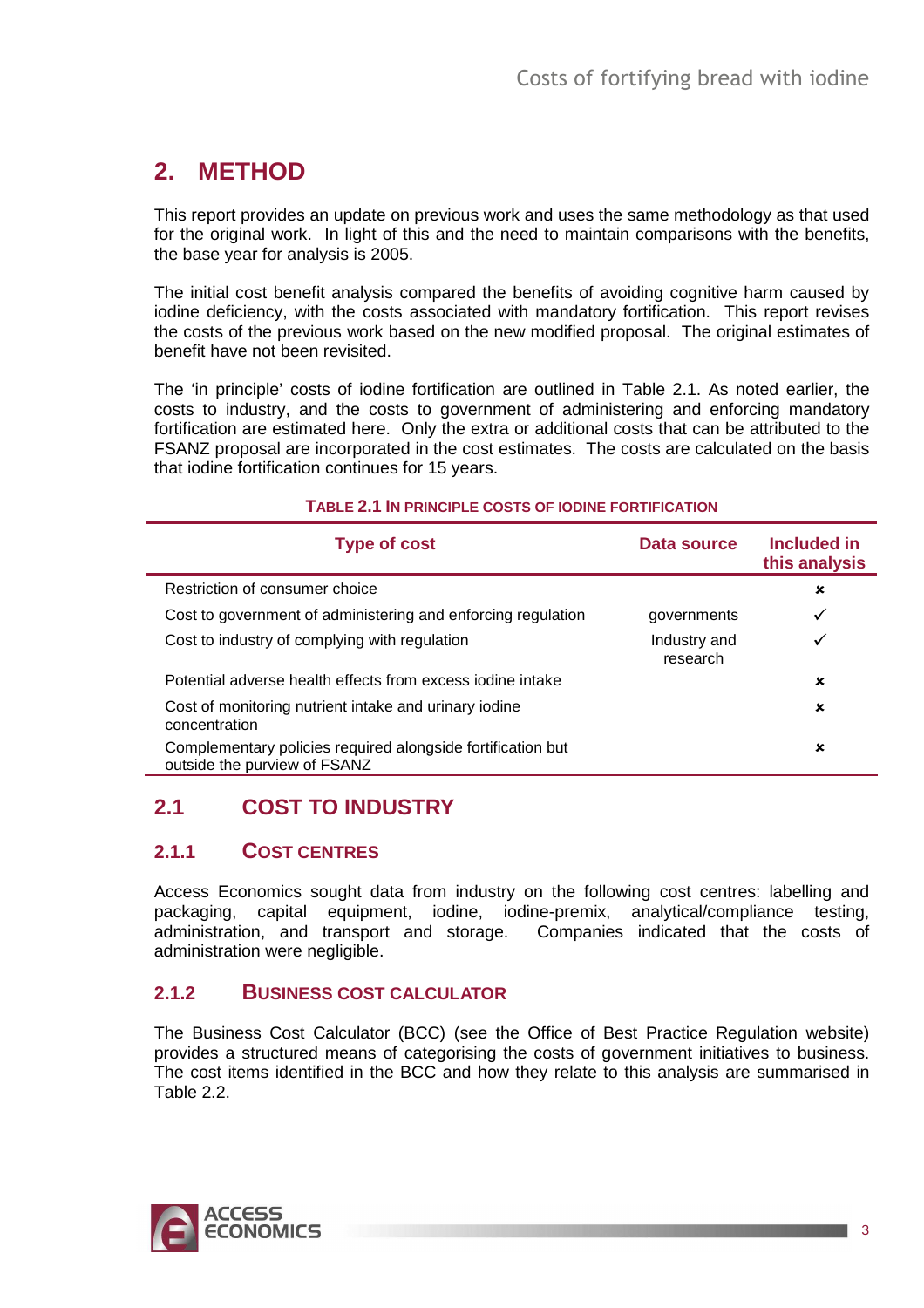| <b>BCC cost item</b>          | <b>Description</b>                                                                               | <b>Treatment here</b>                                                                                                                                                                                                                                                                                                                                                            |
|-------------------------------|--------------------------------------------------------------------------------------------------|----------------------------------------------------------------------------------------------------------------------------------------------------------------------------------------------------------------------------------------------------------------------------------------------------------------------------------------------------------------------------------|
| Notification                  | Requirement to notify an<br>authority that an event has<br>happened                              | na                                                                                                                                                                                                                                                                                                                                                                               |
| <b>Education of staff</b>     | Raising awareness amongst<br>staff                                                               | $\checkmark$ The vast majority of bakeries are<br>small and covered by the costs of govts<br>initiatives to raise industry awareness<br>(included here). Govts indicated that<br>they may seek contributions to costs<br>from industry and were asked to<br>incorporate these costs in the overall<br>costs to govt. Thus, these costs are<br>not separately itemised for firms. |
| Permission                    | Applying for/maintaining<br>registration via permits or<br>licences                              | na                                                                                                                                                                                                                                                                                                                                                                               |
| Purchase costs                | Materials and equipment                                                                          | $\checkmark$ Companies provided estimates of<br>costs of additional machinery and<br>equipment needed, including<br>installation and maintenance costs.                                                                                                                                                                                                                          |
|                               |                                                                                                  | Additional labour hours to run<br>additional machinery costs included<br>here.                                                                                                                                                                                                                                                                                                   |
|                               |                                                                                                  | Cost estimates for additional iodine<br>also included in analysis.                                                                                                                                                                                                                                                                                                               |
| Record keeping                | Filing and maintaining<br>statutory documents (eg.<br>permits and workplace<br>accident records) | $\checkmark$ No need for statutory<br>documents/permits. Companies<br>advised administration costs minimal<br>("just need to buy iodised salt"). Costs<br>assumed to be zero here.                                                                                                                                                                                               |
| Enforcement                   | Cooperating with government<br>inspections                                                       | $\checkmark$ Firms provided estimates of their<br>additional expenditure on food<br>content/analytical tests. State/Territory<br>govts advised no additional inspections<br>so zero marginal cost to firms. Govts<br>purchase bread samples for<br>audit/analytical testing so no cost to<br>firms.                                                                              |
| Publication/<br>documentation | Labelling and signage                                                                            | $\checkmark$ Labelling costs for both salt industry<br>and bakeries are estimated based on<br>company estimates.                                                                                                                                                                                                                                                                 |
| Procedural                    | Eg. fire safety drills or<br>equipment inspections                                               | na                                                                                                                                                                                                                                                                                                                                                                               |
| Other                         |                                                                                                  | $\checkmark$ Also included:                                                                                                                                                                                                                                                                                                                                                      |
|                               |                                                                                                  | Additional transport and storage for the<br>salt industry                                                                                                                                                                                                                                                                                                                        |
|                               |                                                                                                  | Costs of writing off old labels for<br>bakeries                                                                                                                                                                                                                                                                                                                                  |
|                               |                                                                                                  | Trade related costs (zero as no bread<br>exported).                                                                                                                                                                                                                                                                                                                              |

### **TABLE 2.2: TREATMENT OF BUSINESS COST CALCULATOR COST ITEMS IN THIS ANALYSIS**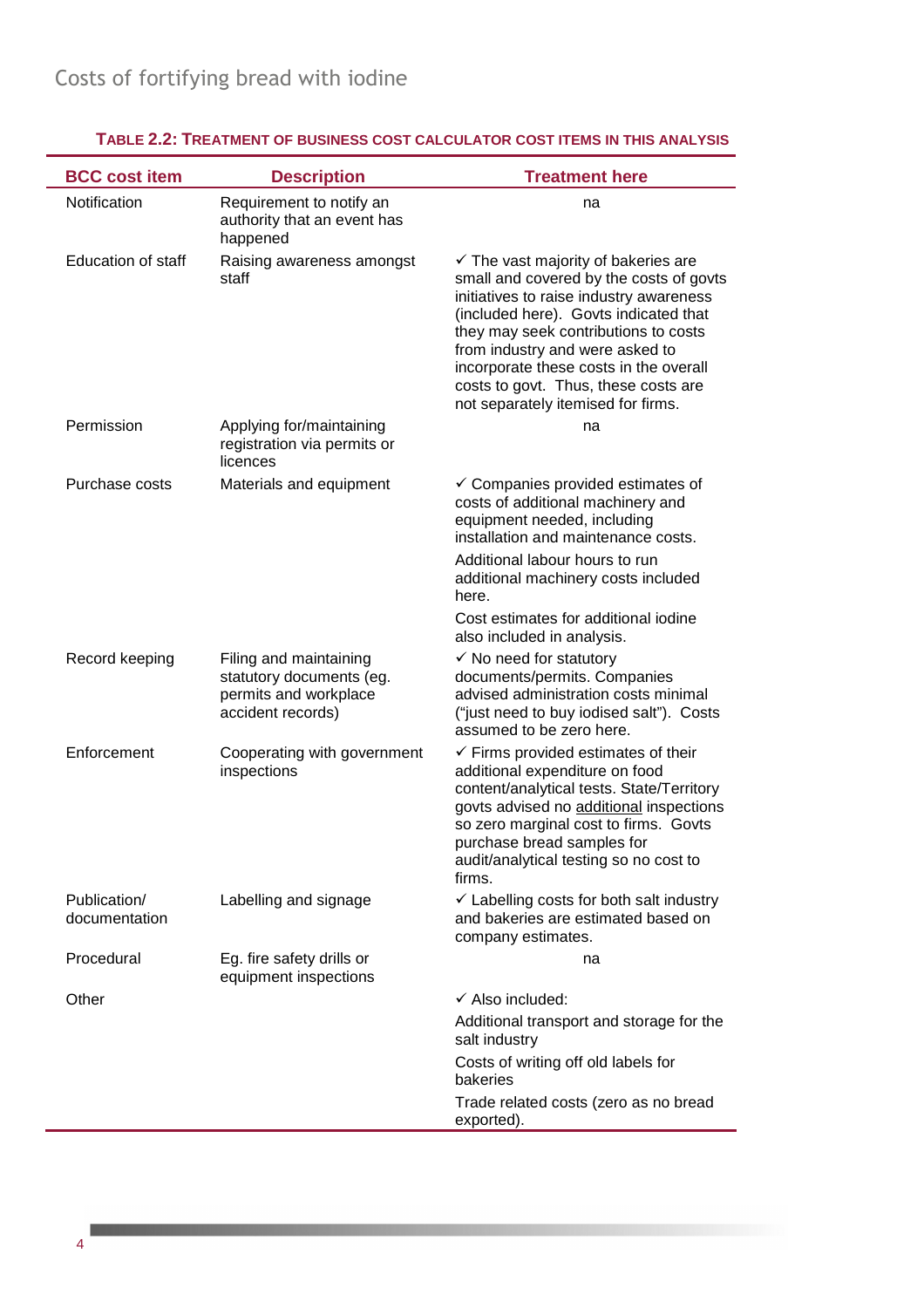### **2.1.3 DATA COLLECTION FOR THIS ANALYSIS**

#### **Salt industry**

Access Economics approached salt suppliers directly for assistance in updating their original estimates in accordance with the new modified proposal. The companies approached were Olsson's Pacific Salt, and Cheetham Salt (encompassing Western Salt Refinery and Dominion Salt in New Zealand).

#### **Bread and ingredients manufacturers**

The two largest conglomerates (George Weston Foods and Goodman Fielder) were approached for assistance in revising their original cost estimates for iodine fortification. The estimates for bakers here are therefore based on:

- $\Box$  cost estimates for the new (narrower) iodine fortification proposal provided by the two major plant bakeries;
- □ the cost estimates originally provided by bakers to Access Economics for the old FSANZ iodine fortification proposal (bread, biscuits and breakfast cereals); and
- $\Box$  data and cost estimates provided by bakers and ingredients makers for calculating the costs of fortifying bread at the bakery with folic acid.

#### **Breadcrumbs**

No data were able to be collected from manufacturers of products using breadcrumbs as either a coating (eg. Crumbed fish) or as content (eg. Sausages).

### **2.2 DISCOUNT RATE**

Choosing an appropriate discount rate for present valuations is a subject of some debate, and can vary depending on which future income or cost stream is being considered. There is a substantial body of literature, which often provides conflicting advice, on the appropriate mechanism by which costs should be discounted over time, properly taking into account risks, inflation, positive time preference and expected productivity gains.

The absolute minimum option that one can adopt in discounting future income and costs is to set future values in current day dollar terms on the basis of a risk free assessment about the future (that is, assume the future flows are similar to the certain flows attaching to a long term Government bond). We have settled upon the following as the preferred approach for Australia.

- **Positive time preference:** The long term nominal bond rate of 5.8% pa from recent history is used as the parameter for this aspect of the discount rate. If there were no positive time preference, people would be indifferent between having something now or a long way off in the future, so this applies to all flows of goods and services.
- **Inflation:** The Reserve Bank has a clear mandate to pursue a monetary policy that delivers 2 to 3% inflation over the course of the economic cycle. This is a realistic longer run goal and we therefore endorse the assumption of 2.5% pa for this variable. It is important to allow for inflation in order to derive a real (rather than nominal) rate.
- **Productivity growth:** The Australian Government's Intergenerational report assumed productivity growth of 1.7% in the decade to 2010 and 1.75% thereafter. We suggest

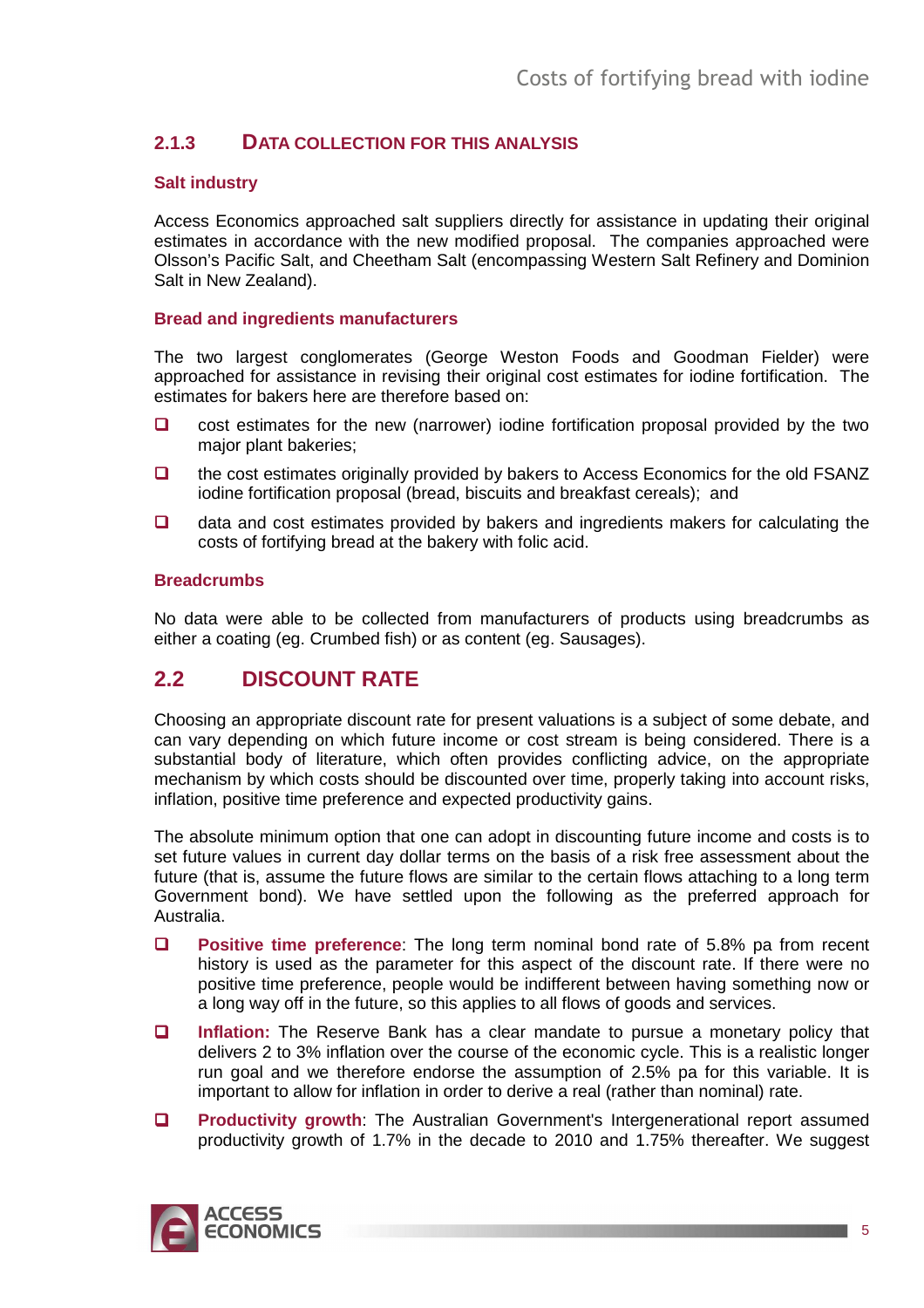1.75% for the purposes of calculating the value of earnings over an individual's life time with a life expectancy of 70 years or so.

The discount rate applied to estimates of the **costs** acknowledges that productivity growth is incorporated in the cost estimates, so the discount rate used is: 5.8 – 2.5 = **3.3%.**

In selecting discount rates for New Zealand, we have settled upon the following as the preferred approach.

- **Positive time preference**: The long term nominal bond rate of 6.0% pa (from recent history in trading of NZ Government 10 year bonds) is used as the parameter for this aspect of the discount rate.
- **Inflation:** The Reserve Bank of New Zealand has an agreement with the New Zealand government to pursue monetary policy that delivers 1% to 3% inflation on average over the medium term. Over the past few years inflation has consistently remained in the top half of this band, and is expected to remain above 2.5% until 2008 (New Zealand Treasury) and so we use an assumption of 2.2% pa for this variable.
- **Productivity growth:** The New Zealand Treasury expects labour productivity growth of around 2% per annum in the year to March 2007, before returning to its long-term trend of around 1.5% per annum (New Zealand Treasury, 2005). For New Zealand based disease costing, this estimate of 1.5% will be used.

Similarly, the discount rate applied to estimates of **costs** acknowledges that productivity growth is incorporated in the cost estimates, so the discount rate used is: 6.0 - 2.2 = **3.8%**.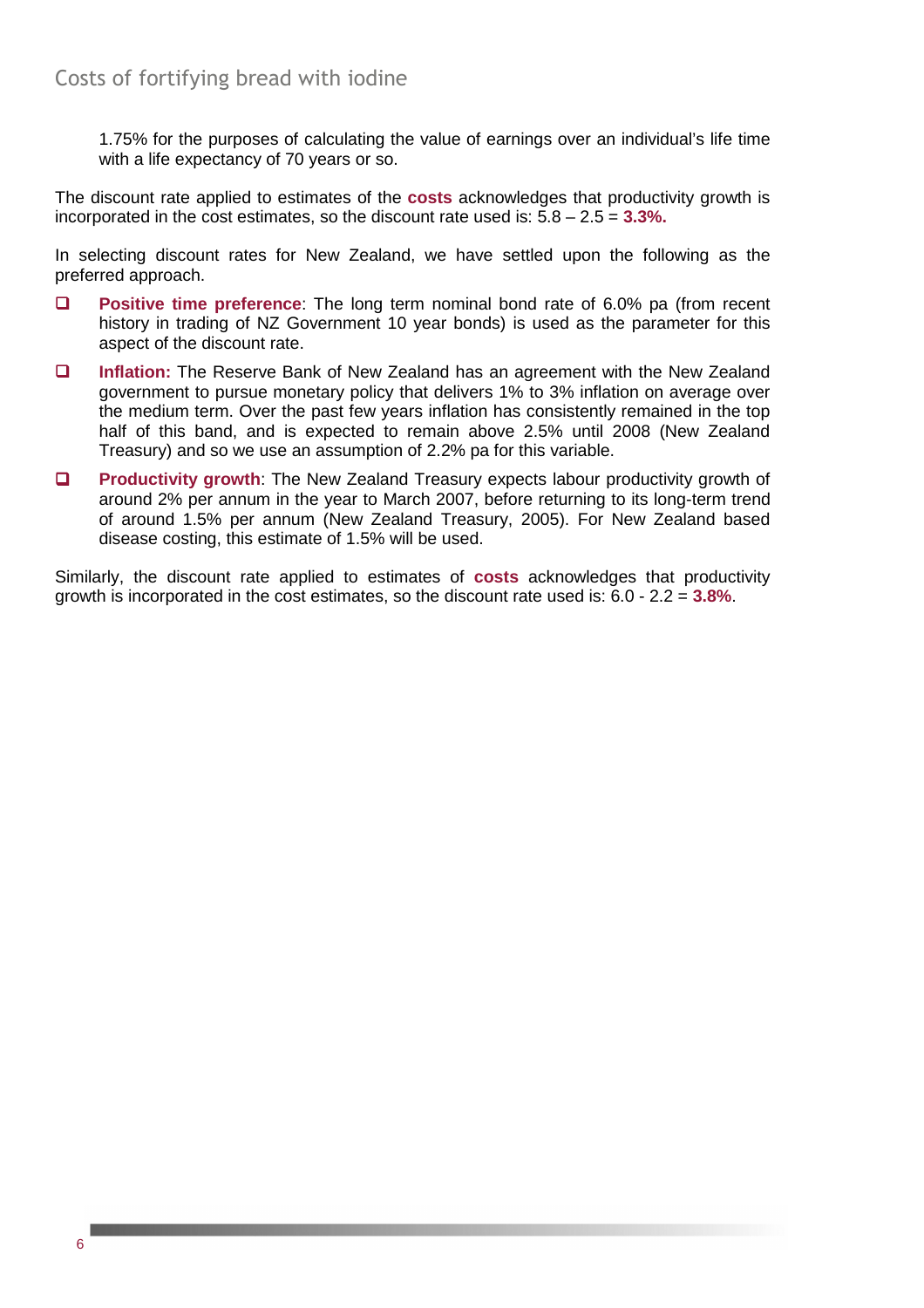# **3. COSTS TO SALT MANUFACTURERS**

The major suppliers of salt to the bread manufacturing industry in Australia and New Zealand are:

- □ Cheetham Salt Ltd (which has plants in various parts of Australia, notably SA and Queensland, and which includes Western Salt Refinery in WA and also Dominion Salt in New Zealand). In Australia, Cheetham supplies between 70-90% of the bread industry with salt. It supplies 100% of the New Zealand market.
- $\Box$  Olsson's Pacific salt (Australia only).

**Salt manufacturers indicated that they will not incur costs as a result of the change to the regulated requirement for iodine content of table salt given that the average content requirement has not changed.** 

#### **Machinery and equipment**

In some cases, plant upgrades would be required to install a dry mixing system to enable increased production of iodised salt. In addition, where salt products are certified as an organic allowed input, firms need to ensure that there is no cross contamination, so a separate processing area would be required. The total cost of the machinery and equipment as well as installation costs have been included in the estimates. In Australia, around A\$143,000 of additional machinery and equipment would be required (including installation costs). In New Zealand, two plants would be affected and around NZ\$300,000 worth of machinery would be required.

Associated (additional) maintenance costs for the extra machinery have been included in the projections of annual ongoing costs (around A\$5000 per annum and NZ\$2,000 per annum).

Industry advised that the same amount of additional machinery would be required whether the fortification vehicle was restricted to bread alone or whether it included biscuits and breakfast cereals.

#### **Labelling**

Some salt manufacturers indicated that changes to labelling would be necessary of a type to ensure that iodised and non-iodised salt are not confused. The costs incurred would be around \$1,000 per plate. One suggested the costs would be \$1.00 per tonne of salt, however, this was inconsistent with the majority of responses and was altered to reflect the \$1,000 per plate estimate.

One manufacturer advised that the additional costs of changing labels would be minimal, as fortified salt was already provided to bread manufacturers.

In Australia, upfront costs associated with changing labels would amount to around A\$18,000, with no further costs modelled after the first year. Upfront labelling costs in New Zealand would be around NZ\$3,000.

Industry advised that the labelling costs would remain the same whether the fortification vehicle was restricted to bread alone or whether it included biscuits and breakfast cereals.

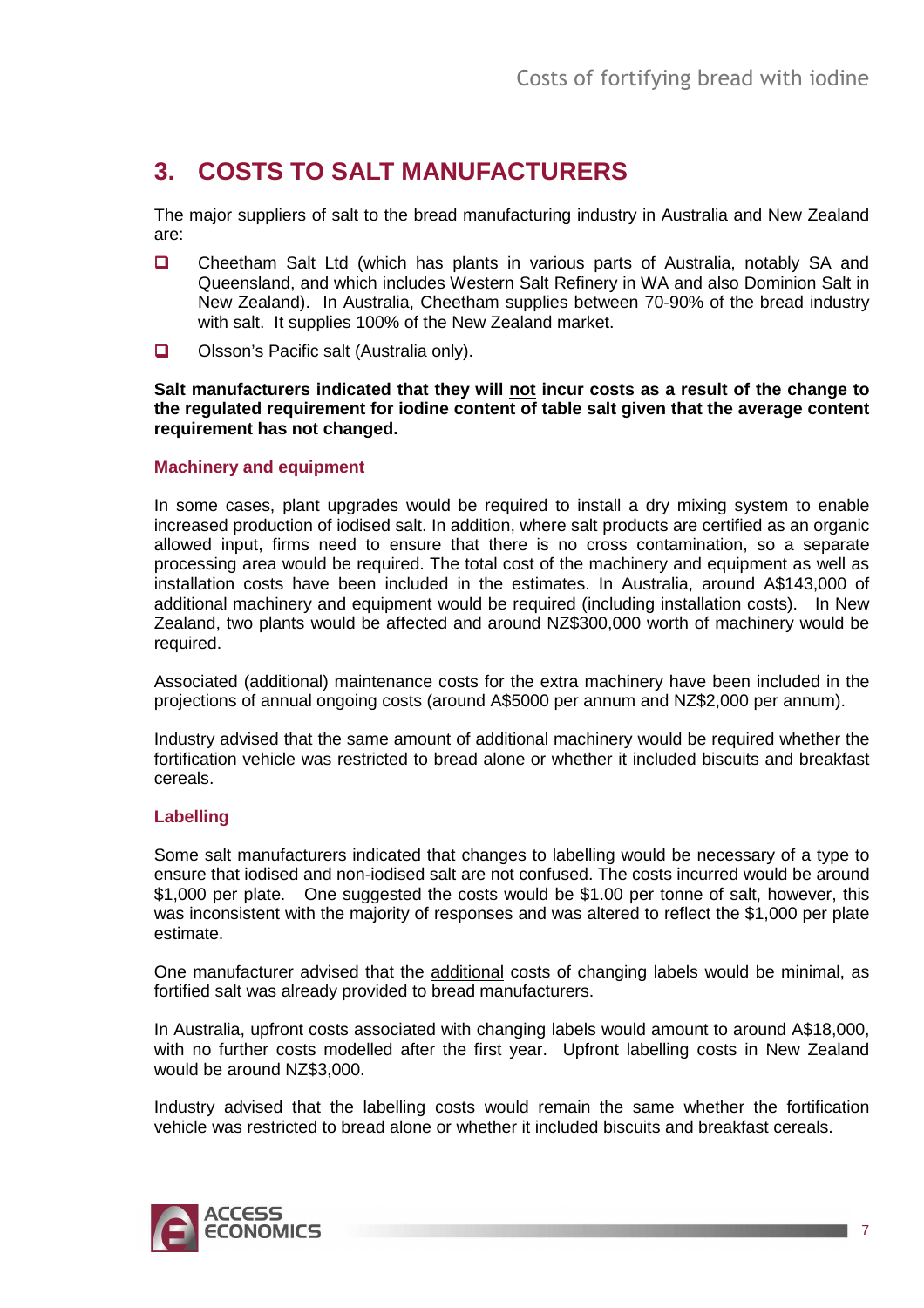#### **Iodine**

Manufacturers indicated that an iodine compound would be added in a premix of fine salt. Costs were calculated on the basis of adding an average 45mg iodine per kilo salt (which equates to around 77mg/kg potassium iodate). Manufacturers noted the importance of establishing a 'working range' for concentration of iodine to compensate for normal process variation. Most indicated they would use potassium iodate which costs A\$30-40 per kg in Australia and NZ\$55-65 in New Zealand.

In principle, the cost benefit analysis should be based on estimates for the costs of additional iodine (i.e. iodine purchased specifically as a result of the fortification requirement — over and above that already purchased). However, the current quantities of iodised salt already used in bread manufacturing are not known. Only one salt company was able to provide an estimate of the proportion of salt supplied to bread manufacturers that is already fortified. The rest of the estimates provided are based on the total costs of iodine added to salt for bread manufacturers. Thus, the additional costs for iodine are likely to be **overestimated**, but the extent of overestimation is not known.

The approximations of the cost of iodine required in Australia used for the modelling here are A\$48,000 per year (around 10% of total ongoing costs per year), and in New Zealand are NZ\$9,000 per year (around 35% of total ongoing costs per year).

#### **Analytical testing**

Analytical or compliance testing refers to the need to analyse the content of salt to determine whether the concentration of iodine complies with the proposed regulation. The total costs of analytical testing depend on the quality assurance approach adopted by each company.

Responses on approaches to analytical testing differed, with the amount of salt tested ranging between 6% and 20%. In Australia, estimates of test costs also differed depending on whether tests were carried out in-house, or externally at a laboratory.

Based on company estimates of test costs and the proportion of salt tested, the cost of analytical testing in Australia is around \$14,000 per year, and in New Zealand, is around NZ\$4,000.

#### **Other costs**

- Additional **ware-housing** costs would be incurred to separately store multipurpose noniodised salt with sector specific iodised salt, at around A\$14,000 per annum in Australia and NZ\$2,000 per annum in New Zealand.
- A salt manufacturer in Australia indicated that one of its plants is not structured to manufacture iodised salt. It would therefore incur additional inter-state **transport** costs (as an alternative to building a new plant). These transport costs are substantial, at A\$230,000 per year, and comprising 78% of annual ongoing outlays associated with **fortification**

#### **Transition time**

Salt manufacturers in Australia and New Zealand advised that a transition period of **12 months** would be required to ameliorate the costs of stock in trade, to avoid additional labelling costs, and to allow preparation of plant and installation of machinery.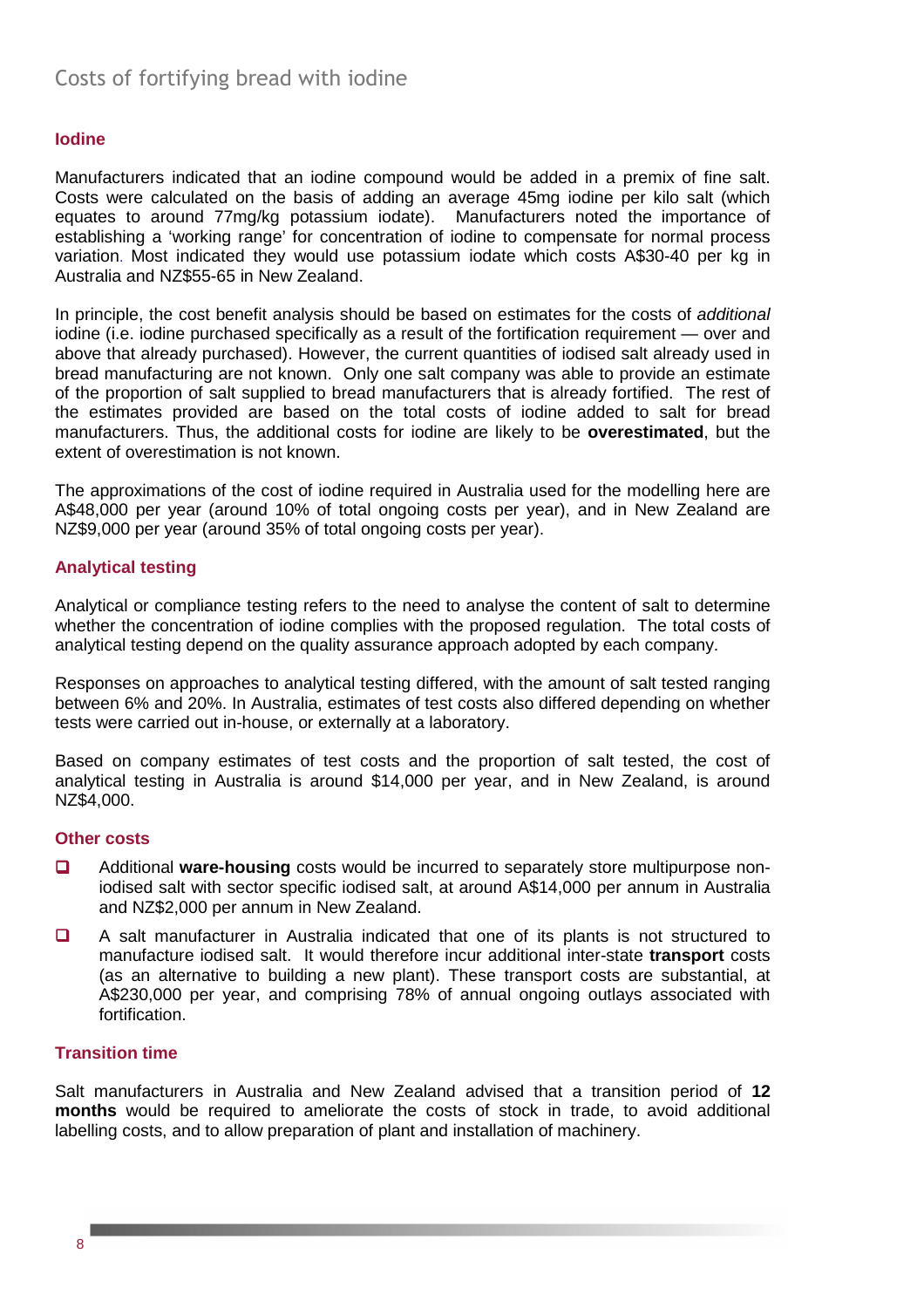#### **Technological issues**

- $\Box$  Iodine will not disperse evenly in salts with large crystals or granules the way it does in finer salt. One salt manufacturer advised that a few food manufacturing companies use larger granules, although this is diminishing as larger granules require extended dough kneading times. Most companies are moving to use of smaller salt granules. Given the scope for this project, Access Economics was not able to pursue the significance of this potential problem for those using large granule salt in food manufacture although it would appear that the costs of changing recipes or processes is unlikely to be material.
- **D** FSANZ has responded to salt manufacturers concerns about the importance of establishing a 'working range' to compensate for normal process variation in the concentration of iodine.

#### **Summary of costs of fortification to salt manufacturers**

The cost estimates are summarised in the table below (Table 3.1). The net present value figure (NPV costs) is based on implementation of the policy over 15 years — although only 4 years are shown in the table below.

- In Australia, the net present value over 15 years of the costs to the salt industry of fortifying salt with iodine for bread manufacturing would be approximately A\$3.8 million.
- In New Zealand, the net present value over 15 years of the costs to the salt industry of fortifying salt with iodine for bread manufacturing would be approximately NZ\$525,000.

Given that costs for salt manufacturers were based on a census of firms supplying bakers with salt, no sensitivity testing has been undertaken on these costs estimates.

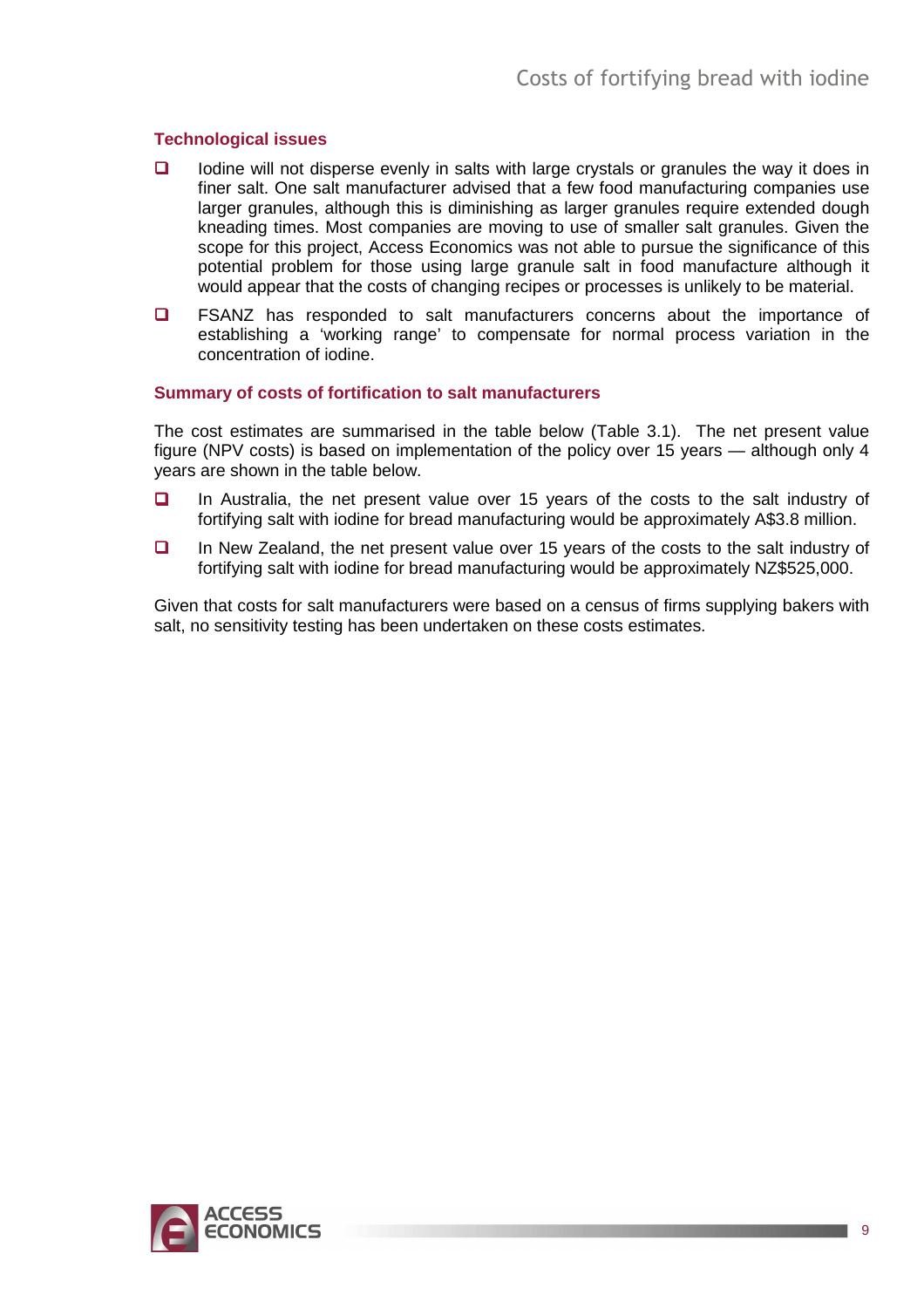| TABLE 3.1: FORTIFICATION OF SALT WITH IODINE FOR BREAD MANUFACTURING — COSTS TO SALT |  |  |
|--------------------------------------------------------------------------------------|--|--|
| <b>INDUSTRY</b>                                                                      |  |  |

| Year                     |             | $\mathbf 0$ | $\overline{1}$ | $\overline{2}$ | $\overline{3}$ | $\overline{\mathbf{4}}$ |
|--------------------------|-------------|-------------|----------------|----------------|----------------|-------------------------|
| <b>AUSTRALIA</b>         |             |             |                |                |                |                         |
| machines                 |             | \$143,000   |                |                |                |                         |
| labelling                |             | \$18,050    |                |                |                |                         |
| total upfront            |             | \$161,050   |                |                |                |                         |
|                          |             |             |                |                |                |                         |
| maintenance              |             |             | \$5,000        | \$5,000        | \$5,000        | \$5,000                 |
| iodine                   |             |             | \$47,736       | \$47,736       | \$47,736       | \$47,736                |
| analytical testing       |             |             | \$14,333       | \$14,333       | \$14,333       | \$14,333                |
| transport                |             |             | \$233,333      | \$233,333      | \$233,333      | \$233,333               |
| storage                  |             |             | \$13,867       | \$13,867       | \$13,867       | \$13,867                |
| <b>Total ongoing</b>     |             |             | \$314,269      | \$314,269      | \$314,269      | \$314,269               |
|                          |             |             |                |                |                |                         |
| Discount rate            | 3.30%       |             |                |                |                |                         |
| Discount index           |             | 100.00%     | 96.81%         | 93.71%         | 90.72%         | 87.82%                  |
| Discounted costs         |             |             |                |                |                |                         |
| <b>NPV costs</b>         |             | \$161,050   | \$304,230      | \$294,511      | \$285,103      | \$275,995               |
|                          | \$3,832,647 |             |                |                |                |                         |
|                          |             |             |                |                |                |                         |
| Year                     |             | $\bf{0}$    | $\mathbf{1}$   | $\mathbf{2}$   | $\mathbf{3}$   | 4                       |
| <b>NEW ZEALAND</b>       |             |             |                |                |                |                         |
| machines                 |             |             |                |                |                |                         |
|                          |             | \$300,000   |                |                |                |                         |
| labelling                |             | \$3,000     |                |                |                |                         |
| Total upfront            |             | \$303,000   |                |                |                |                         |
| maintenance              |             |             | \$2,000        | \$2,000        | \$2,000        | \$2,000                 |
|                          |             |             | \$3,016        | \$3,016        | \$3,016        | \$3,016                 |
| process labour<br>iodine |             |             |                |                |                |                         |
|                          |             |             | \$8,726        | \$8,726        | \$8,726        | \$8,726                 |
| analytical testing       |             |             | \$4,000        | \$4,000        | \$4,000        | \$4,000                 |
| storage                  |             |             | \$1,933        | \$1,933        | \$1,933        | \$1,933                 |
| Total ongoing            |             |             | \$19,675       | \$19,675       | \$19,675       | \$19,675                |
| Discount rate            | 3.80%       |             |                |                |                |                         |
| Discount index           |             | 100.00%     | 96.34%         | 92.81%         | 89.41%         | 86.14%                  |
|                          |             |             |                |                |                |                         |
| Discounted costs         |             | \$303,000   | \$18,955       | \$18,261       | \$17,593       | \$16,949                |

#### **Comparison with previous estimates**

The estimated costs to salt manufacturers associated with the original FSANZ proposal to require mandatory fortification of bread, biscuits and breakfast cereals with iodine are in Table 3.2. As expected, most of the ongoing annual costs in the updated analysis are around one third lower than the original cost estimates (reflecting that **for salt manufacturers, bread comprises two thirds of salt production for the bread and cereal processing industry**). However, there are some exceptions, and these are outlined in the "refinements to the updated analysis" column in Table 3.2. This column explains refinements made to the new updated analysis based on further discussions with two salt industry representatives from two different companies.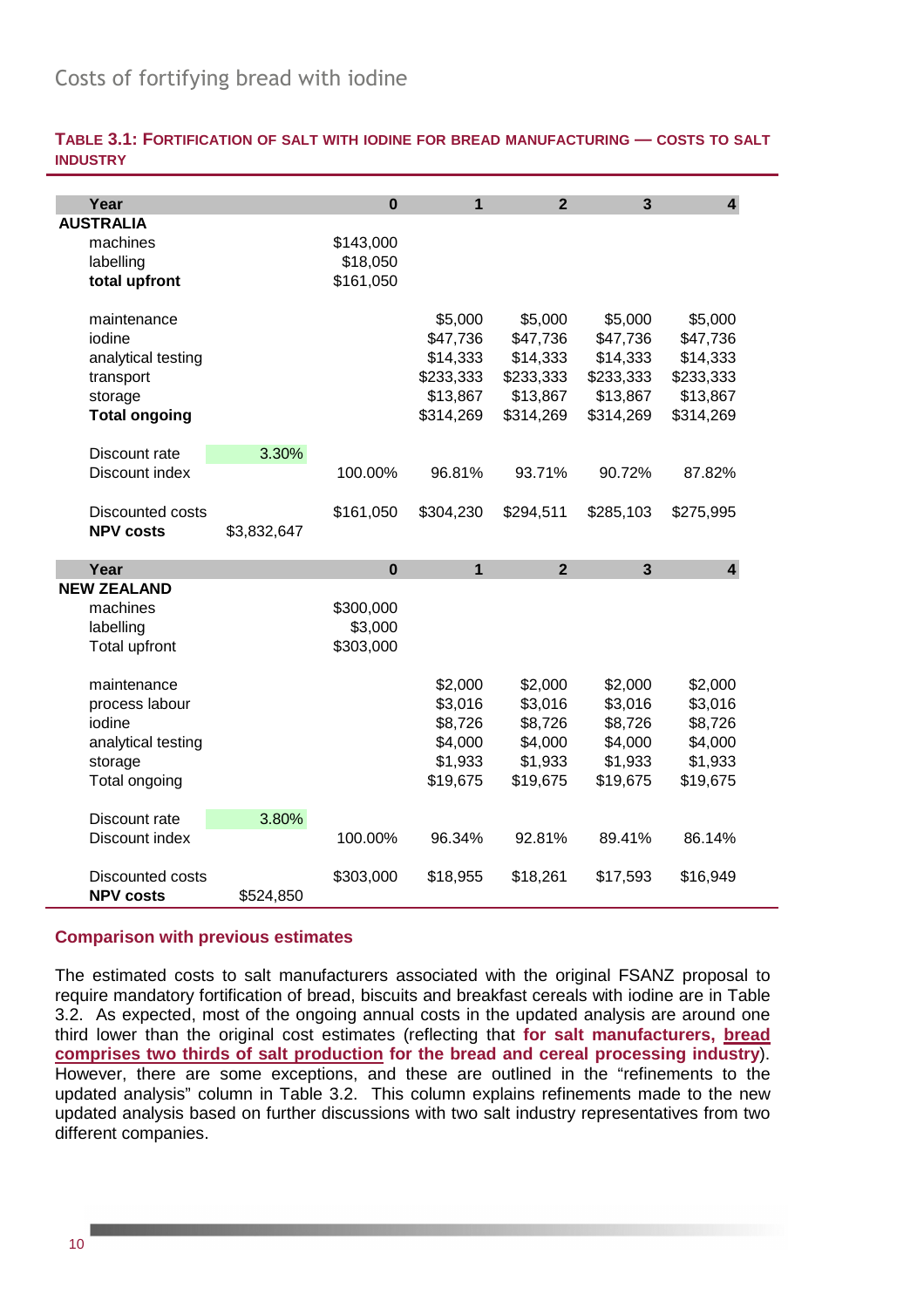|             | <b>Fortification of bread, biscuits and</b><br>breakfast cereals (original<br>proposal) | <b>Refinements to the updated</b><br>analysis                                                               |
|-------------|-----------------------------------------------------------------------------------------|-------------------------------------------------------------------------------------------------------------|
| Australia   | Upfront costs A\$160,000<br>Total ongoing costs A\$490,000 per<br>year.                 | Two different estimates of labelling<br>costs for the same company were<br>brought into line.               |
|             | NPV over 15 years A\$5.9 million.                                                       | lodine costs for one company were<br>overestimated in the original analysis<br>and have been adjusted here. |
| New Zealand | Upfront costs NZ\$303,000<br>Total ongoing costs NZ\$18,170 per<br>year.                | The original costs did not include<br>storage. Storage costs were added to<br>the estimates here.           |
|             | NPV over 15 years NZ\$508,000.                                                          | The original costs did not include a 10%<br>overage for iodine - adjusted here.                             |

#### **TABLE 3.2: COMPARISON WITH ORIGINAL ESTIMATES OF COSTS TO SALT INDUSTRY**

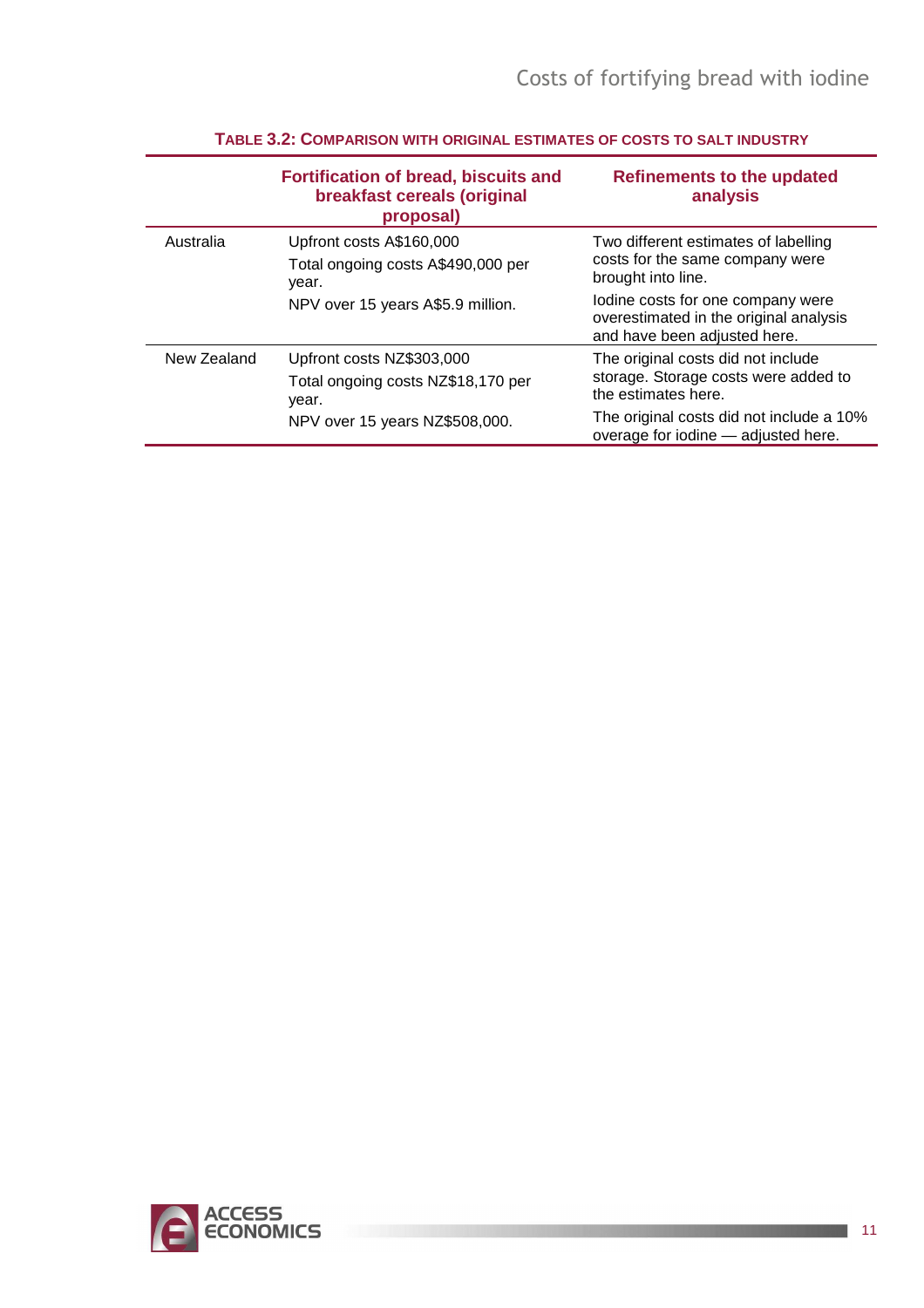# **4. COSTS TO BAKERS AND INGREDIENTS MAKERS**

# **4.1 BREAD MAKING INDUSTRY**

Wholesale and plant bakeries produce bread for wholesale distribution and exporting, and account for the majority of bread production. Plant bakeries in Australia and New Zealand include:

- Goodman Fielder (whose brands in Australia include Helga's, Molenberg, Buttercup and Wonderwhite and whose brands in New Zealand include Quality Bakers, Ernest Adams, Molenberg and Vogel's *[under licence]*); and
- George Weston Foods (whose brands include Tip Top, Golden, Noble Rise, Top Taste and Burgen).

Traditional hot bread shops, supermarket in-store bakeries and franchise outlets have on-site manufacturing and retailing. In Australia, Coles and Woolworths dominate the supermarket instore bakeries and Bakers Delight, Banjos (in Tasmania) and Brumby's dominate the franchise bakeries. Bakers Delight and Brumbys are also represented in New Zealand.

Ingredients makers — companies producing bread improvers or premix mainly for supermarket bakeries, franchises or hot bread shops — may also be affected by the proposal. Goodman Fielder and George Weston foods manufacture ingredients as do a number of other suppliers in Australia and New Zealand (such as Allied Mills).

Bakers also supply breadcrumbs to companies producing coated products (eg. crumbed fish) and food using breadcrumbs as an ingredient (eg. sausages).

# **4.2 NUMBER OF FIRMS AND SHARE OF PRODUCTION**

In Australia in 2000-01, there were around 7,000 establishments involved in baking bread and bread products (BRI 2003). It is not clear how many ingredients makers there are. In New Zealand, based on estimates by baking industry representatives approached for previous work by Access Economics on fortification of bread with folic acid:

- **there are around 8 major bakeries (including sites owned by George Weston, Goodman** Fielder, and others) (pers. comm., New Zealand Association of Bakers, August 2006); and
- □ around 2000 to 3000 small bakeries (pers. comm., Baking Industry Association New Zealand, 14 August 2006).

The plant, franchise and supermarket bakeries produce the majority of bread in both Australia and New Zealand (over 90%). Table 4.1 shows the proportion of bread produced by each sector of the baking industry in Australia in 2000-01 based on the BRI (2003). According to the New Zealand Association of Bakers, the proportions are relatively similar in New Zealand (pers. comm., New Zealand Association of Bakers, August 2006) and for the purposes of the analysis here are assumed to be same in both countries.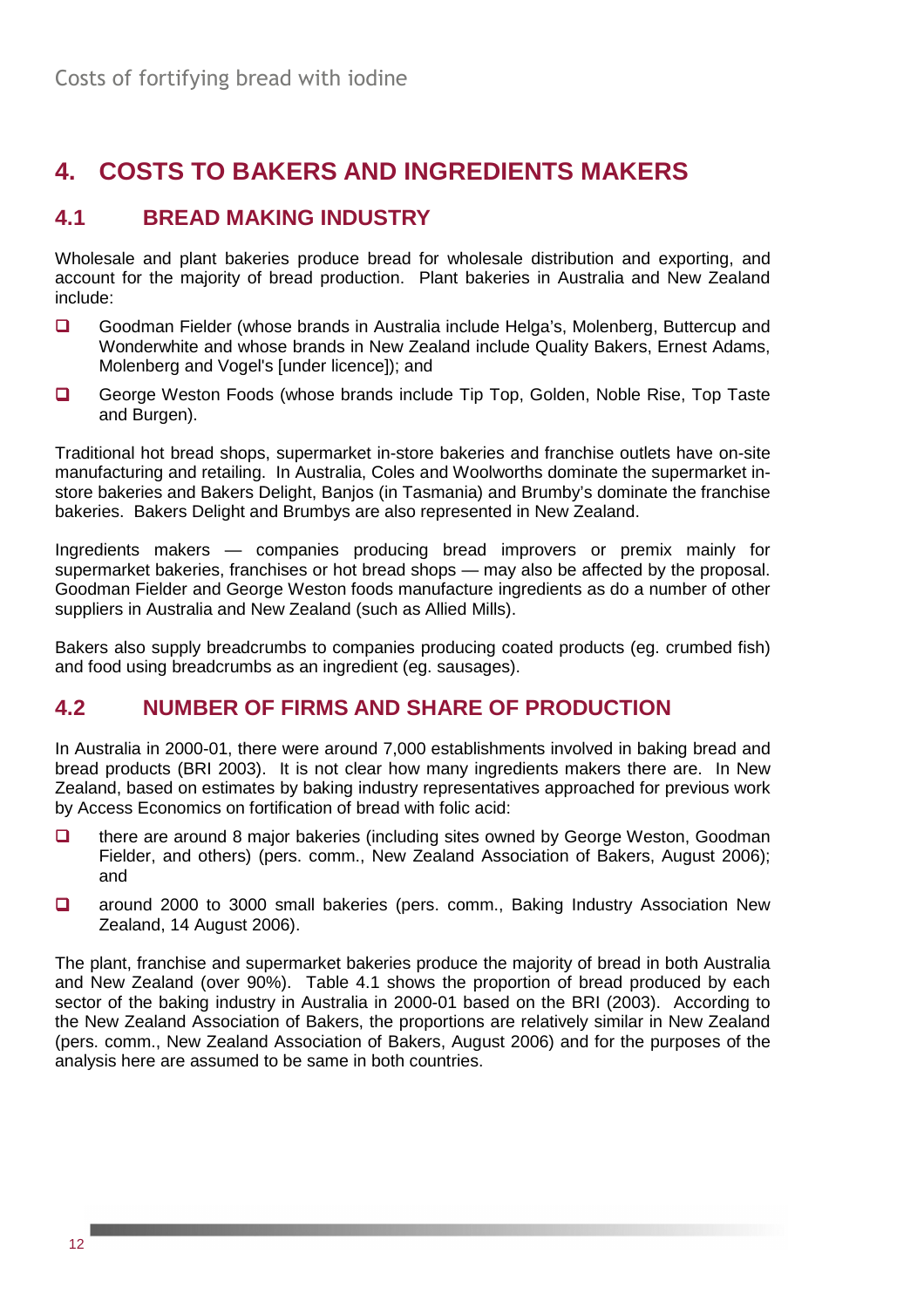|                       | <b>Proportion of bread</b><br>production by volume | <b>Number of establishments</b> |
|-----------------------|----------------------------------------------------|---------------------------------|
| Wholesale bakeries    | na                                                 | 211                             |
| Plant bakery          | 61%                                                | 52                              |
| Franchise bakery      | 14%                                                | 886                             |
| Retail bakery         | 5%                                                 | 4,681                           |
| Supermarket bakery    | 20%                                                | 1,163                           |
| <b>Total bakeries</b> | 100%                                               | 6,993                           |

### **TABLE 4.1 BAKERY INDUSTRY, AUSTRALIA, 2000-01**

Source: BRI 2003, tables 2.3 and 2.4.

# **4.3 VOLUME OF BREAD PRODUCED**

In order to calculate the total costs of the FSANZ proposal nationwide (in Australia and in New Zealand) it is necessary in some instances below to use a unit cost per kilo of bread and then multiply this by the total volume of bread produced. The aim of this section is to estimate total bread production.

Unfortunately, little information is available on the production of bread and bread making flour. A literature review and advice from the BRI suggests that no robust estimates of bread production are available for Australia or New Zealand. It is also necessary to calculate only the additional costs of the FSANZ proposal. In Tasmania, some bread is already fortified with iodine and therefore, the total costs of the FSANZ proposal should not include the costs of fortifying bread that already includes iodine. Around 80% of bread in Tasmania is fortified<sup>2</sup>. The Tasmanian population represents around 2.4% of the Australian population<sup>3</sup>. Assuming this is a good proxy for the amount of bread produced for the Tasmanian market, then Australian bread production needs to be factored down by 0.8x2.4% (1.9%).

### **4.3.1 TOTAL BREAD PRODUCED IN AUSTRALIA**

There are three sources of estimates of total bread production in Australia:

- According to the BRI (2003:12), in 2000, the volume of bread produced in Australia was approximately 777 kilo-tonnes (equivalent to 777,000 tonnes). However, the BRI subsequently advised that this estimate represents a lower bound (pers. comm. via email, BRI, 17 August 2006). Factored down by 1.9% for bread already fortified in Tasmania, this leads to an estimate of **762,000 tonnes of bread**. Assuming a loaf of bread weighs around 0.7kg, this corresponds with around **1.1 billion loaves** (or around one loaf per week per Australian).
- $\Box$  It is also possible to estimate bread production based on the amount of bread making flour produced, combined with estimates of the amount of flour used in each type of bread — white, wholemeal, and other — and the proportion of each type produced (see Table 4.2). The BRI advised Access Economics that the volume of flour used in Australian bread making in 2005 was 956,000 tonnes (based on data from the Flour

<sup>3</sup> Population for the December quarter, 2005, from ABS Ausstats, cat. no. 3101.0, http://144.53.252.30/ausstats/abs@.nsf/0e5fa1cc95cd093c4a2568110007852b/6949409dc8b8fb92ca256bc60001b 3d1!OpenDocument



 2 Seal J, Johnson E, Doyle Z, Shaw K, 2003, Tasmania: doing its wee bit for iodine nutrition, MJA; 179 (8): 451-452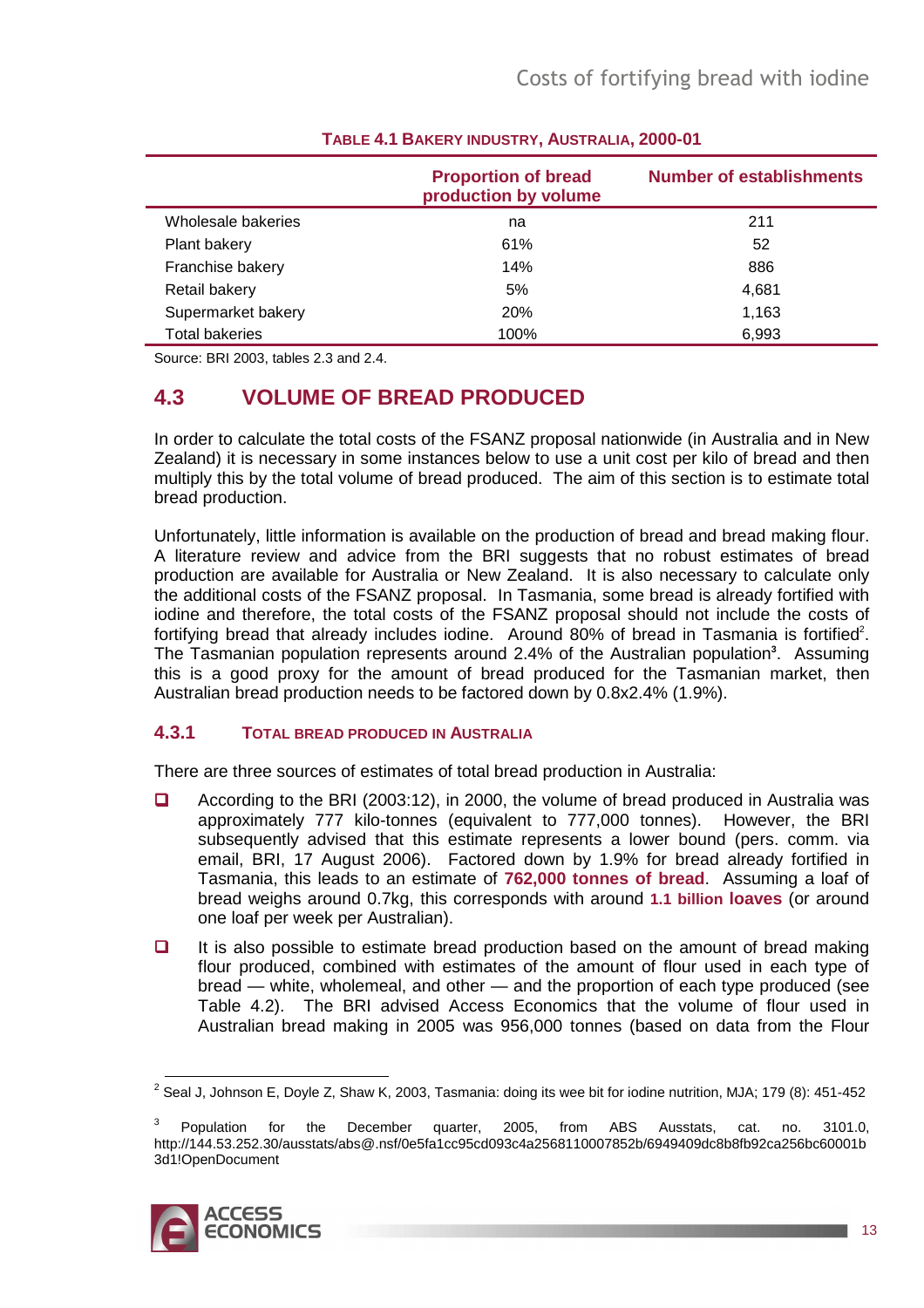Millers Council) (pers, comm. via email, BRI, 17 August 2006). This suggests that around 1,690,000 tonnes of bread were produced in Australia in 2005 (Table 4.2). Factored down by 1.9%, this leads to an estimate of **1,658,000 tonnes of bread**. Assuming a loaf of bread weighs around 0.7kg, this corresponds with around **1.3 billion loaves** (or around 1.2 loaves per week per Australian)**.**

 $\Box$  Two major plant bakeries provided data on their bread production for this report. If these companies account for around 60% of the total bread volume produced, around 900,000 tonnes of bread is produced each year. Factored down by 1.9%, this leads to an estimate of **883,000 tonnes of bread**. Assuming a loaf of bread weighs around 0.7kg, this corresponds with around **2.4 billion loaves** (or around 2.3 loaves per week per Australian).

These three estimates are used below to derive the costs of revising labelling to firms producing unpackaged bread or ingredients (bread improvers and the like).

#### **4.3.2 NEW ZEALAND**

Information for New Zealand is less robust than that for Australia as there are no systemic national data on production of bread making flour. In part this reflects that NZ flour millers do not separate bread making flour from other types of flour. The amount of bread making flour produced in 2004-05 was previously estimated by Access Economics based on feedback from New Zealand flour mills at 150,000 tonnes**<sup>4</sup>** . This is equivalent to 266,000 tonnes of bread (Table 4.2). Assuming a loaf of bread weighs around 0.7kg, this corresponds with around 380 million loaves.

|                                                                             | <b>Type of bread</b> |                  |              |           |
|-----------------------------------------------------------------------------|----------------------|------------------|--------------|-----------|
|                                                                             | <b>White</b>         | <b>Wholemeal</b> | <b>Other</b> | Total     |
| Bread type as a proportion<br>of total bread sales                          | 60%                  | 15%              | 25%          | 100%      |
| Amount (on average) of<br>flour used to produce bread<br>of each type       | 60%                  | 55%              | 50%          |           |
| <b>Australia</b>                                                            |                      |                  |              |           |
| Tonnes bread produced<br>from 956,000 tonnes of flour<br><b>New Zealand</b> | 956,000              | 260,727          | 478,000      | 1,694,727 |
| Tonnes bread produced<br>from 150,000 tonnes of flour                       | 150.000              | 40.909           | 75,000       | 265.909   |

#### **TABLE 4.2 BREAD PRODUCTION BASED ON FLOUR PRODUCED, 2005**

Source: Distribution of bread types by sales for 2001 from BRI (2003:12). Averages for proportion flour in bread from pers. comm., New Zealand Association of Bakers, August 2006, Bakers Delight (Australia) 15 August 2006, and recipes from New Zealand ingredients manufacturer, August 2006.

<sup>4&</sup>lt;br>According to the New Zealand Flour Millers Association (NZFMA), around 270,000 tonnes of flour was produced for all purposes in 2004-05. NZFMA estimates of the amount of flour used in bread were in the range 150,000 to 220,000 tonnes. Drawing on similar proportions in the New Zealand market compared with the Australian market, between 45 per cent to 51 per cent of flour is used in bread. Using these proportions suggests the lowest NZFMA estimate of 150,000 tonnes is the most reliable.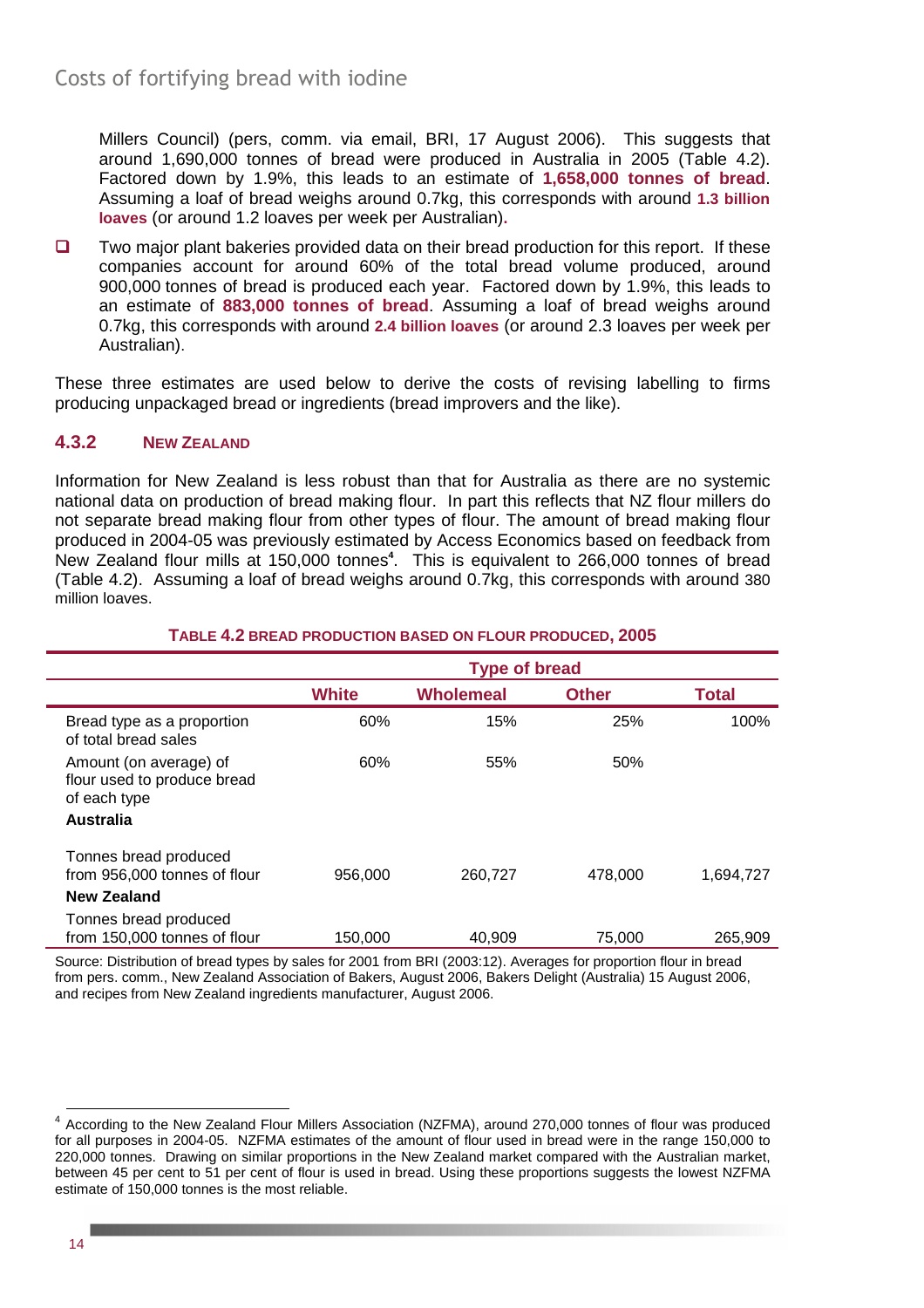# **4.4 THE COSTS**

Access Economics sought data from industry on the following cost centres: labelling and packaging, capital equipment, iodine, premix, analytical/compliance testing, administration, and transport and storage.

#### **4.4.1 FORTIFIED SALT**

Iodised salt would cost cereal processing firms around 10% more than non-iodised salt. The increase in the price of salt reflects the additional costs of fortification to the salt industry. Salt industry costs are already incorporated in the modelling here (see Section 3). Adding the additional costs of iodised salt to the costs of bakers would double count economy wide costs, so the higher price of iodised salt is simply noted here.

#### **4.4.2 REVISING PACKAGING AND LABELLING (BREAD AND INGREDIENTS)**

#### **Pre-packaged bread**

If mandatory fortification were introduced, bakers producing **pre-packaged** bread, would incur upfront costs associated with adjustment of label templates to ensure compliance with labelling standards. The redesign is likely to be relatively minor, involving inclusion of iodised salt in the ingredients list. FSANZ advised that foods containing iodised salt need to reflect this on the ingredients list only — not on the nutritional panel (FSANZ email, 16 April 2007). That said, the costs depend on the colours and plates involved for each stock keeping unit (SKU). Estimates provided to Access Economics of the costs of label redesign were in the range:

- □ for retail products in Australia A\$550, A\$1000 and A\$2000 per SKU;
- □ for retail products in New Zealand NZ\$500 per SKU; and

As noted in the previous reports on folic acid and iodine fortification, these retail label cost estimates are consistent with cost estimates for label changes in KPMG 2000 (cited in NZIER 2005). Two large plant bakeries producing pre-packaged bread provided revised estimates of labelling costs for this report.

#### Australia:

- For Australia, one bakery (company 1) estimated the cost of revising labels would be around A\$1,050,000 (including a labour component). The company advised that this did not include the cost of revising labels for its ingredients businesses (making premixes or improvers) (email 20 April 2007).
- $\Box$  The other (company 2) estimated the cost of revising packaging on bread would be around A\$260,000. While the company noted that this does not include the cost of revising ingredients labels (premixes etc), it stated, "labelling costs would be minimal as products are used in in-store bakeries, where labels are generally printed at the point of sale" (email, 19 April 2007).

It is difficult to reconcile these estimates without further information. While company 1 produces more bread than company 2, its implied unit labelling revision costs (labelling revision cost divided by bread production) are more than 3 times the other firm. This may reflect differences between the two companies in the mix of products and the required packaging. The impact of using the two different unit costs on the total estimates is reflected in Table 4.3 (write-off costs are discussed further below). For the purposes of modelling,

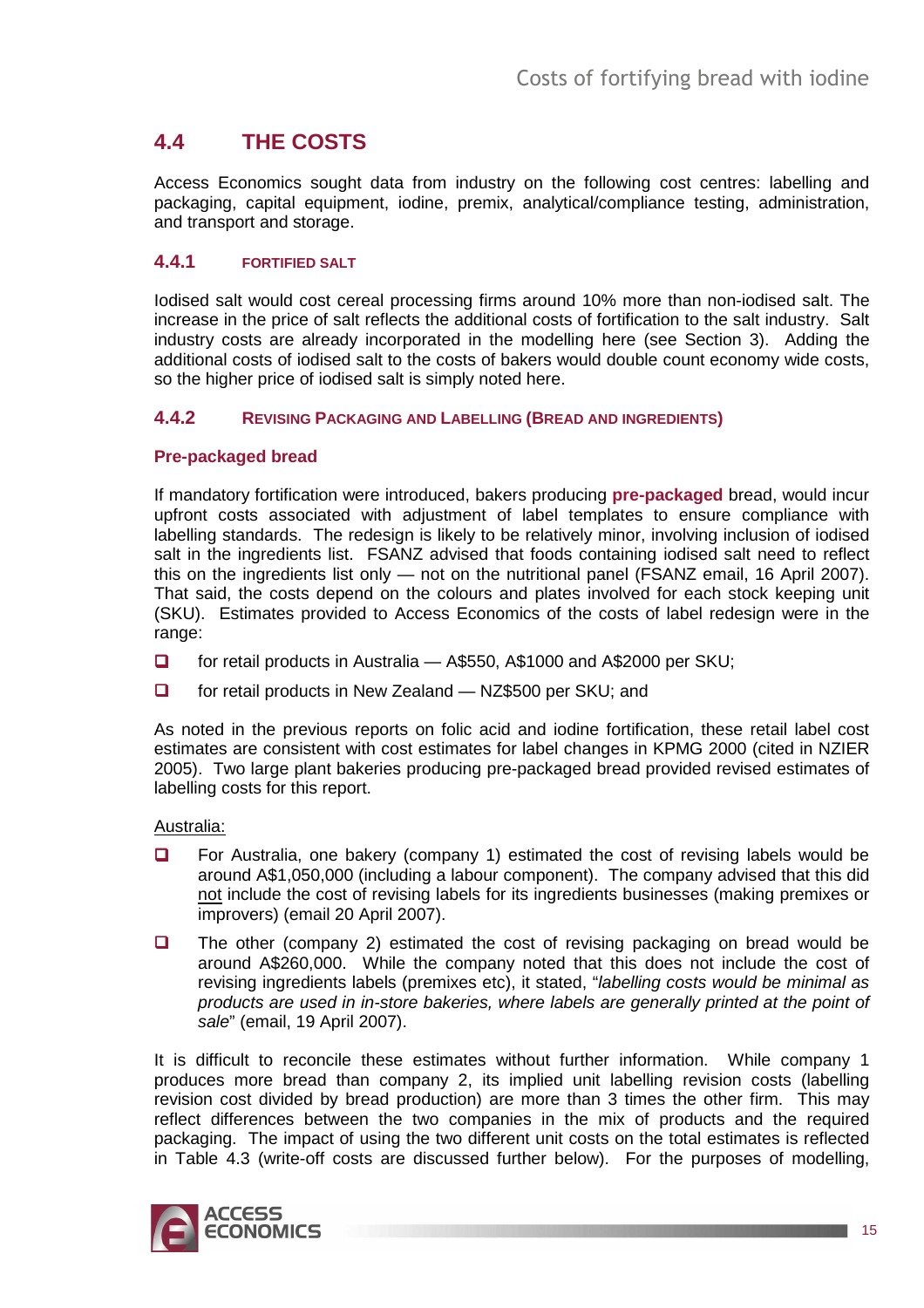packaging revision costs are the sum of the estimates from the two plant bakeries (A\$1.3 million).

| <b>Large Plant</b><br><b>bakeries</b> | <b>Total sum of</b><br>estimates as<br>provided | <b>Total estimated</b><br>using unit costs<br>from company X | <b>Total estimated</b><br>using unit costs<br>from company Y |
|---------------------------------------|-------------------------------------------------|--------------------------------------------------------------|--------------------------------------------------------------|
| Label revision                        | \$1.31 million                                  | \$580,000                                                    | \$2 million                                                  |
| Label write off cost                  | \$5.05 million                                  | \$2.3 million                                                | \$7.5 million                                                |
|                                       |                                                 |                                                              |                                                              |

**TABLE 4.3 LARGE PLANT BAKERIES — CHANGE IN ESTIMATES USING ALTERNATIVE UNIT COSTS**

It should be remembered that these estimates are not exact. In economic terms, the differences in label revision costs are not material for the project overall, but the differences in packaging write-off costs are material and will be further examined in sensitivity analysis. **However, it should be kept in mind that the packaging revision costs are material for the individual companies concerned. Introducing both fortification proposals at the same time (folic acid and iodine) will mean that the companies do not unnecessarily incur these packaging revision costs twice.**

#### New Zealand:

- $\Box$  In New Zealand, company 2 indicated the costs of changing label plates would be NZ\$120,000.
- **The other company did not provide an updated estimate for New Zealand, so its** estimate for the cost of revising labels for folic acid fortification at the bakery is used — NZ\$272,000.

The total cost of revising labelling/packaging to the plant bakeries in New Zealand is therefore around A\$392,000.

#### **Unpackaged bread**

In-store supermarket bakeries, franchise bakeries, and individual bakers would incur some labelling costs, but to a lesser extent than manufacturers of pre-packaged products. According to the labelling standards, food sold **unpackaged**, or made on the premises from which it is sold, or packed in the presence of the purchaser, does not require a label. Enterprises producing unpackaged products generally provide information about ingredients via information manuals available for public perusal, label stickers, or cardboard inserts listing ingredients. **For the purposes of this analysis, it has been assumed that the upfront costs of adjusting labelling for unpackaged bread are the same for fortifying bread with iodine as for fortifying bread with folic acid.** 

- $\Box$  Two franchise bakeries indicated the once-off costs of updating manuals and labels would be A\$10,000 to A\$15,000 each.
- A franchise bakery in New Zealand indicated once-off costs of updating manuals of NZ\$2,000.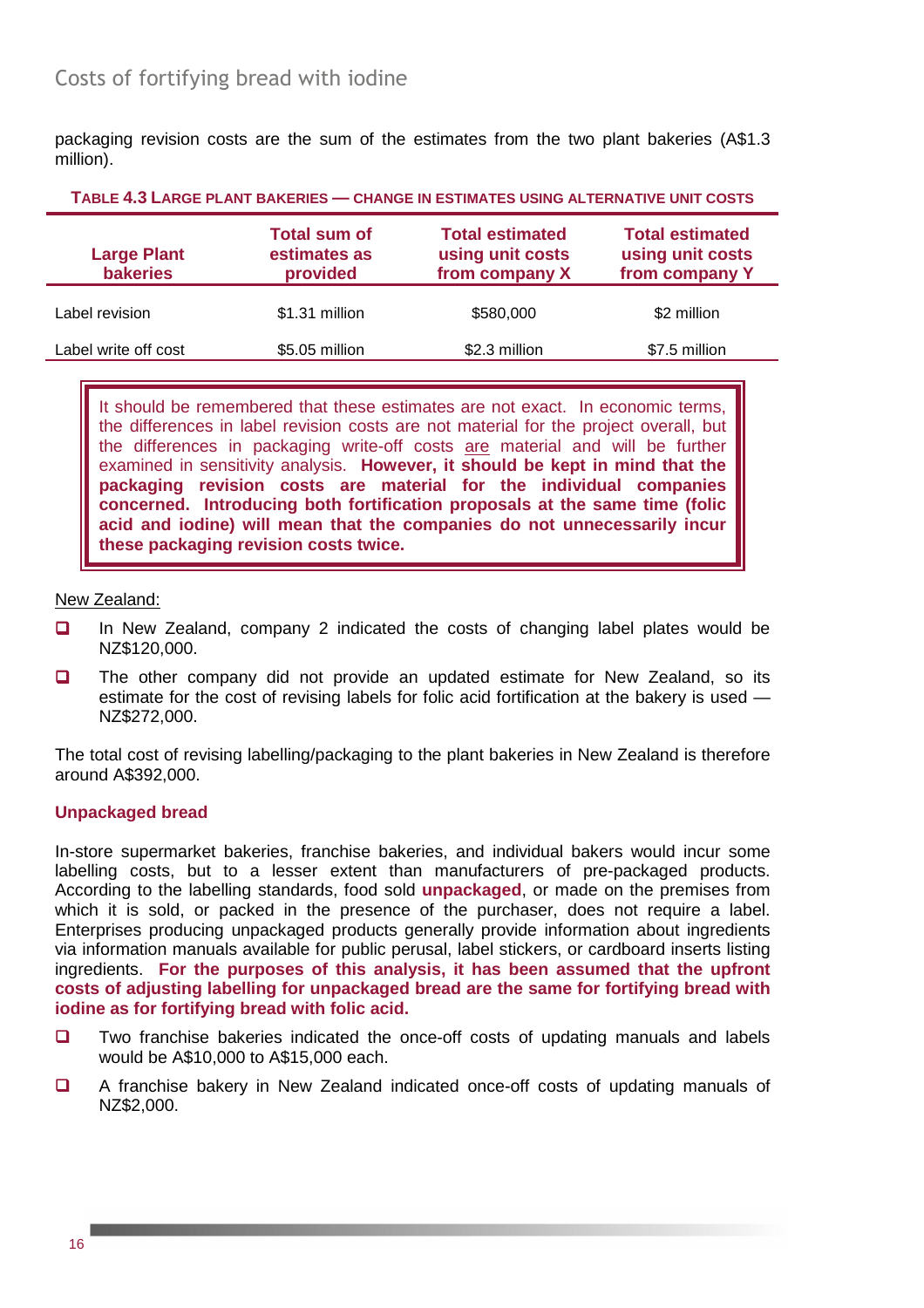#### **Bread ingredients (premix, improvers etc)**

Companies producing bread improvers or premix for supermarket bakeries, franchises or individual retail shops may also need to change their labels, but at a lower unit cost as the labels are less complex than for the retail market (pers. comm. NZ bakery ingredients company, 15 August 2006). One ingredients maker in New Zealand indicated that labelling costs for his business (including changes to recipes and ingredients lists on websites) would amount to approximately NZ\$24,000 (ballpark). This source was not able to estimate the associated amount of bread, however. Without further surveying of the companies concerned, the estimates for revising labelling for bread ingredients (for companies other than the large plant bakers) are uncertain. A number of assumptions have been made to estimate the costs to ingredients makers of revising labels (see next).

#### **Total costs of revising packaging and labelling for bread**

For the purposes of modelling, to determine overall total costs, the proportions of bread produced by each type of bakery (Table 4.1) have been used. The calculation of the costs of revising labels is summarised in Table 4.4, based on the following:

- $\Box$  the cost estimates from the two plant bakers which contributed data to this analysis constitute the costs of revising packaging for packaged bread, and the costs of half of the ingredients market (noting one company's statement that the costs of revising labelling of ingredients would be minimal — see above);
- $\Box$  the costs of revising manuals and labels of the franchise bakers represent the unit costs to those producing unpackaged bread.
- $\Box$  The unit costs to ingredients makers of revising labels are the same as those of in-store supermarket bakeries, franchise bakeries, and individual bakers; and
- Premixes are used for 40% of the bread market (**uncertain**).

Estimates of the total costs of revising packaging and labelling of bread and bread premixes are shown in Table 4.4.

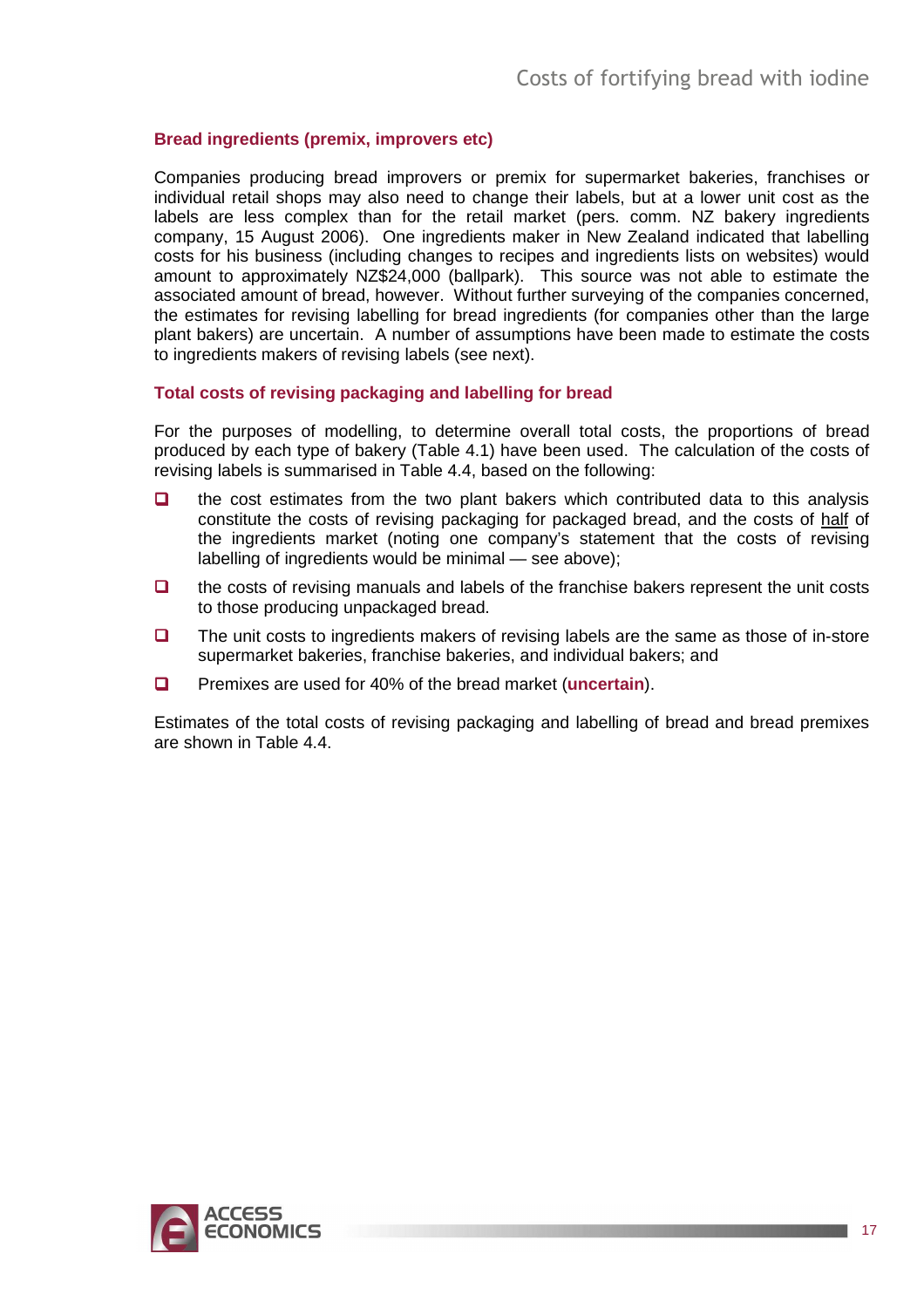|                                                                        | <b>Bread</b><br>production<br>by volume | \$ per kilo<br>bread                     | <b>Australia (based on three</b><br>different estimates of bread<br>production)                                        | <b>New Zealand</b> |
|------------------------------------------------------------------------|-----------------------------------------|------------------------------------------|------------------------------------------------------------------------------------------------------------------------|--------------------|
| Plant bakers (including<br>half the ingredients<br>market)             | 60%                                     | na                                       | A\$1.31 million                                                                                                        | NZ\$392,000        |
| franchise supermarket,<br>individual retail                            | 40%                                     | \$0.0024<br>per kg<br>bread<br>(assume   | These three estimates based<br>on the three estimates of total<br>bread production in Australia<br>(see Section 4.3.1) |                    |
|                                                                        |                                         | same for<br>Aus/NZ)                      | A\$731,748 (762 m kg bread)                                                                                            | NZ\$255,360        |
|                                                                        |                                         |                                          | A\$847,584 (883 m kg bread)                                                                                            |                    |
|                                                                        |                                         |                                          | A\$1,591,574 (1,658 m kg)<br>bread)                                                                                    |                    |
| Ingredients (the half not<br>covered by plant<br>bakeries) (uncertain) | $40\% \times 0.5$                       | \$0.0024<br>per kilo<br>bread<br>(assume | These three estimates based<br>on the three estimates of total<br>bread production in Australia<br>(see Section 4.3.1) | NZ\$127,680        |
|                                                                        |                                         | same for                                 | A\$365,874 (762 m kg bread)                                                                                            |                    |
|                                                                        |                                         | Aus/NZ)                                  | A\$423,792 (883 m kg bread)                                                                                            |                    |
|                                                                        |                                         |                                          | A\$795,787 (1,658 m kg bread)                                                                                          |                    |
| Total costs of revising                                                |                                         |                                          | A\$2,407,622                                                                                                           |                    |
| <b>labels</b>                                                          |                                         |                                          | A\$2,581,376<br>A\$3,697,361                                                                                           | NZ\$775,040        |

#### **TABLE 4.4 CALCULATION OF COSTS OF REVISING PACKAGING AND LABELLING**

#### **4.4.2.1 PACKAGING AND LABELLING ON PRODUCTS USING BREADCRUMBS**

Breadcrumbs are used as a food coating, for example, crumbed fish fillets, and a food ingredient, for example, in sausages. Labelling standards require that the compound ingredients<sup>5</sup> of a compound (such as breadcrumbs) be declared if the amount of the compound ingredient in the final food is 5 per cent or more by weight. Further, salt may be considered to be performing a 'technological function' (clause 6, standard 1.2.4) in which case there may be labelling implications (pers. comm., email, FSANZ, 2 June 2006).

- A proportion of breadcrumbs are purpose-baked to give specific crumbing characteristics. In this case, it would be possible to use non-iodised salt if preferred by customers without incurring labelling costs.
- Other breadcrumbs are produced using unsold bread from retail bread production, in which iodine would unavoidably be present. In this case, customers using the product as an ingredient in a packaged food product may incur labelling costs if breadcrumbs represent 5% or more of the final product, or if the clause relating to technological function is relevant.

One large plant bakery stated that the majority of crumb produced uses excess bread from retail bread production (pers. comm. email, 17 April 2007). Other evidence, collected by FSANZ, suggests that the proportion of crumbs that are purpose baked varies across enterprises and that in some cases, considerable amounts are purpose made (pers. comm.

<sup>&</sup>lt;sup>5</sup> Compound ingredient means an ingredient of a food which is itself made from two or more ingredients.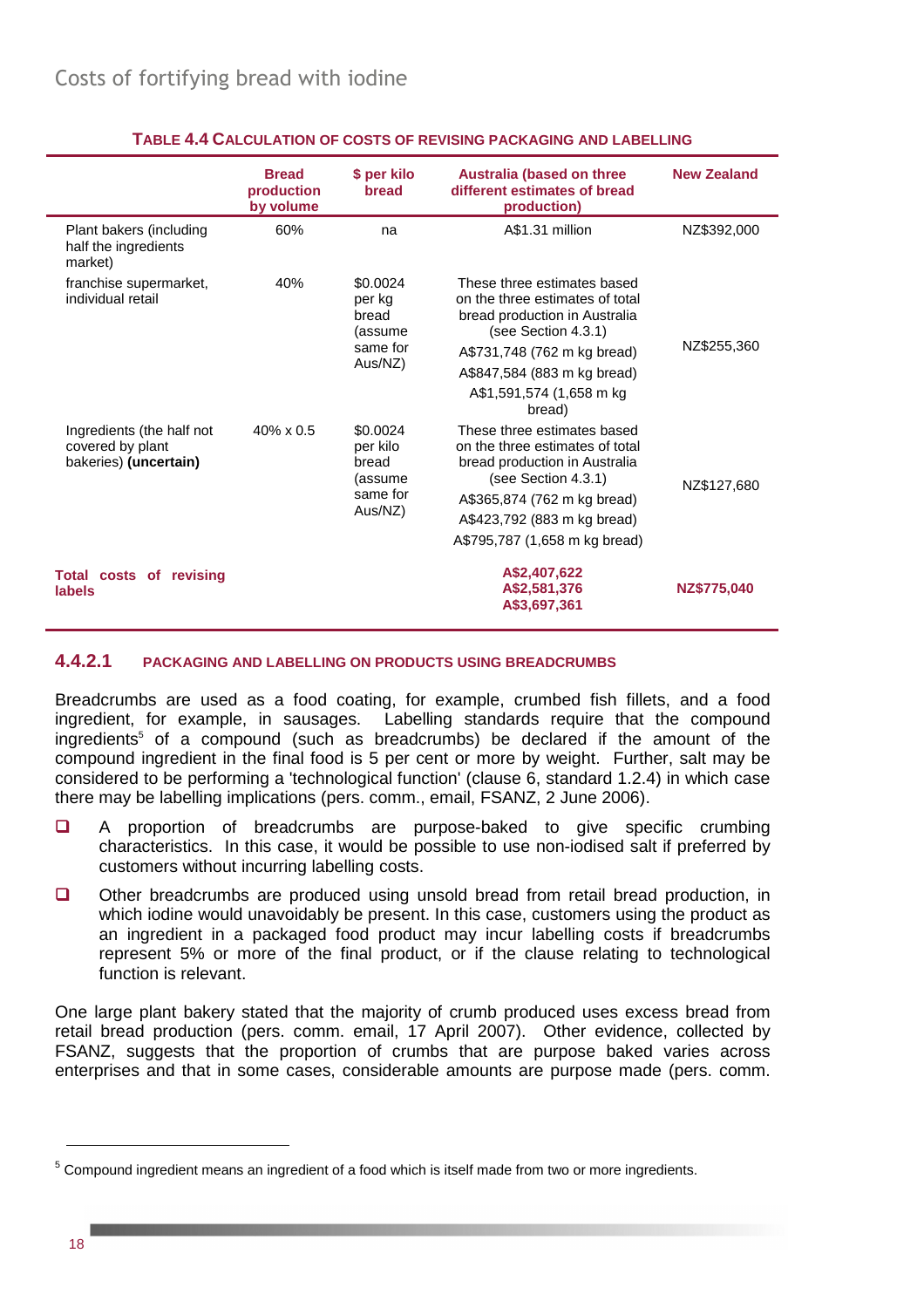email, FSANZ, 17 April 2007). There is no definitive data showing the proportion of crumbs derived from purpose baked bread.

**This rests on the assumption that iodine is a stable material, and drying of bread in the process of manufacturing breadcrumbs will not affect iodine content.** 

Corporations in the food industry that use breadcrumbs were not contacted for this report, and bakers were not able to estimate the expected value of the potential costs. **There is therefore substantial uncertainty about the potential costs of revising packaging and labels for products including breadcrumbs. If packaging and labelling need revising, there is also the potential cost of writing-off old packaging.**

#### **4.4.2.2 WRITING-OFF OLD STOCKS OF PACKAGING AND LABELLING**

A transition time is necessary so firms can pre-order new labels, allow for them to be printed and delivered, rearrange label storage, and then actually changeover labels.

A transition period may also moderate the problem of disposing of unused pre-printed labels, allowing old stock to be reduced. However, it is unclear how much difference a transition period would make to the costs of label write offs.

- Labels must match product content (pers. comm. FSANZ 16 April 2007), so companies cannot run-down old label stocks by using them on newly fortified bread.
- $\Box$  The NZIER suggested that for a given product, in order to gain economies of scale in purchase, manufacturers may purchase labels for up to two years in advance, but usually for shorter periods (NZIER 2005). However, the large plant bakeries have hundreds of different product lines. The duration for running down label stocks differs for each line and so label stocks will not all run out on the same day.

Companies providing data for the report on the proposal to require fortification of bread with iodine provided the following estimates of the value of labels written-off:

- □ One company (company A) indicated A\$1.05 million<sup>6</sup> and NZ\$360,000 in pre-printed bread labels would need to be written-off in Australia and New Zealand respectively. These estimates do not include the ingredients segment of the business, but the same proviso applies as above ie. the company advised that, "labelling costs would be minimal as products are used in in-store bakeries, where labels are generally printed at the point of sale" (email, 19 April 2007). The company advised that the costs apply no matter what the transition period. This is because fortification would be implemented on the same date at all of its bakeries. This represents the most reliable transition approach and would capture efficiencies in auditing.
- Another plant bakery in Australia (company B) indicated that iodine fortification implies a packaging write off of A\$4 million no matter what the transition period. This company advised that this estimate did not include the costs of disposing of old labels for bread premixes etc (email 20 April 2007).

It is difficult to reconcile these estimates without further information. While company B produces more bread than company A, its implied unit label write-off costs (write-off cost divided by bread production) are more than 3 times the other firm. This may reflect differences

 $6$  The company advised that this is based on previous experience, and equates to an average write-off of around 2.5 weeks worth of packaging stock per SKU.

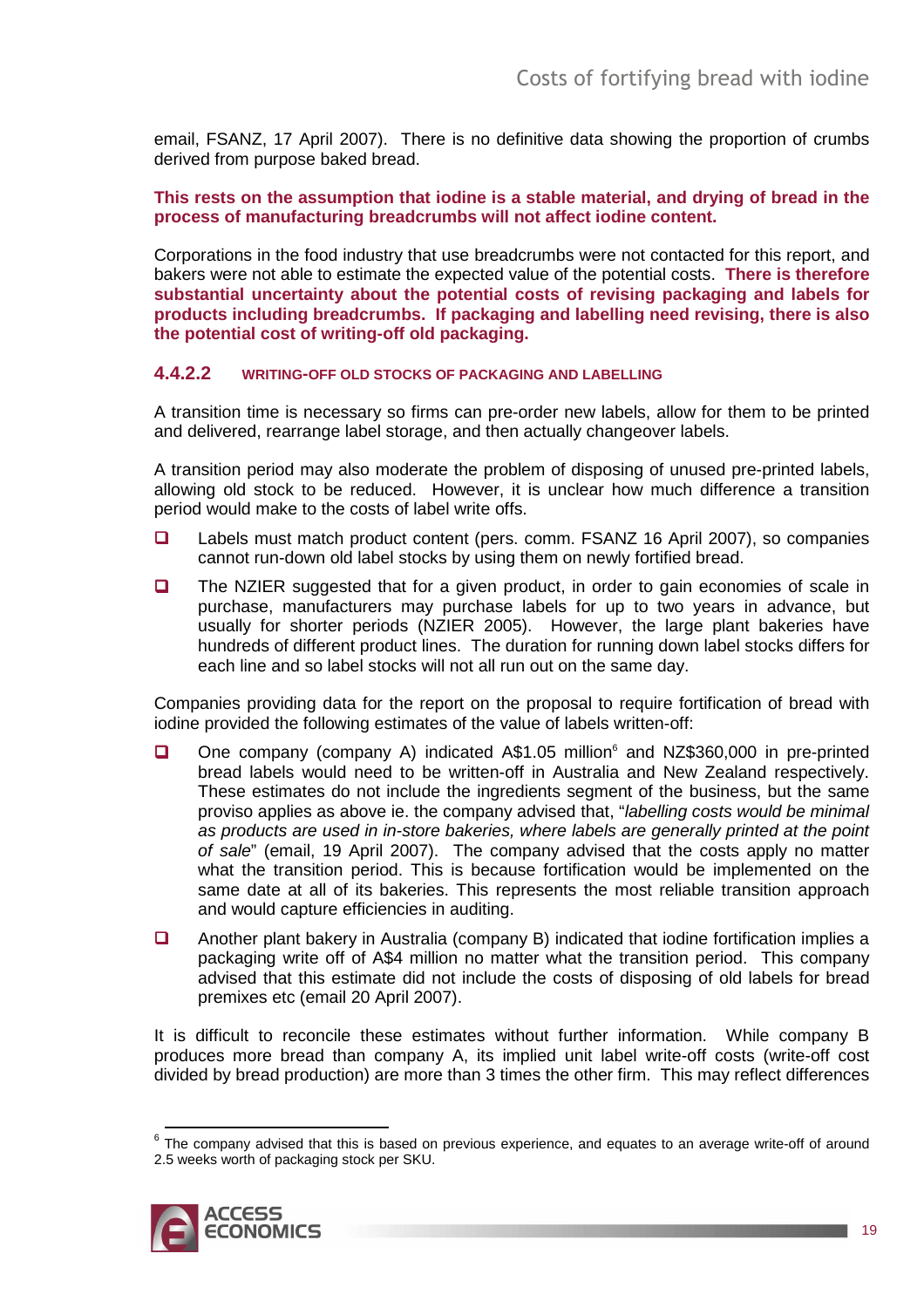between the two companies in the mix of and number of products, the required packaging, and also the approach to packaging administration (ie. Storage and handling, printing etc). **The impact of the different unit costs to the total packaging write-off are reflected in** Table 4.3 **(above). The upper and lower estimates for packaging/labelling write-offs are used as upper and lower bounds for sensitivity analysis.**

- $\Box$  Other (smaller) wholesale bakeries indicated that they would be able to use up their stocks of pre-printed labels in three months and so would not need to write off label stocks if the transition period is 12 months.
- Enterprises producing unpackaged bread (such as franchises, supermarket in-store bakeries and small individual bakers) would most likely be able to use up their stocks of information cards and labels in a transition period of 12 months and would not need to write off label stocks.
- $\Box$  One company noted the need to dispose of pre-printed packaging is not consistent with government policies aimed at reducing waste, for example, the National Packaging Covenant.

Assuming a 12 month transition period, and based on estimates from the two large plant bakeries, the value of labels written-off for the base case is between A\$2.3 and A\$7.5 million in Australia and NZ\$720,000 in New Zealand as a best approximation (2XNZ\$360,000). This estimate does not include packaging write offs associated with firms using breadcrumbs.

**If iodine and folic acid are introduced at different times, the costs of writing off old packaging and labelling would approximately double (depending on whether folic acid is introduced into bread or flour)**. The savings from simultaneous implementation of these two proposal are estimated in the conclusion (section 6).

#### **4.4.2.3 ANALYTICAL TESTING**

Analytical testing was defined earlier (Section 3). The charges for testing the folic acid content of bread are higher than for testing iodine content: folic acid content tests are A\$200 per test, whereas a laboratory certified by the National Association of Testing Authorities indicated that the charge for testing the iodine content of bread (excluding GST) is  $A$77.75$ <sup>7</sup>.

FSANZ advised that the point of compliance is the salt manufacturer (pers. comm., email, 16 April 2007). Around half of the cereal processing firms that contributed data to the original calculations of the costs of fortifying bread, biscuits and breakfast cereals with iodine indicated that they would not undertake analytical testing. Others stated they would rely on salt suppliers' guarantee that iodine concentration complied with the proposed fortification regulation. Two large plant bakers indicated that they would undertake auditing and provided cost estimates for this report.

 $\Box$  One firm indicated that audits of salt suppliers would be undertaken via spot checks annually on a range of breads and on the salt supply. This would cost around A\$5,000 per annum and probably around the same in New Zealand.

 7 Agriquality in Australia stated that the charge for testing the iodine content of bread (excluding GST) is A\$77.75 (pers. Comm., Agriquality customer help, 26 March 2007)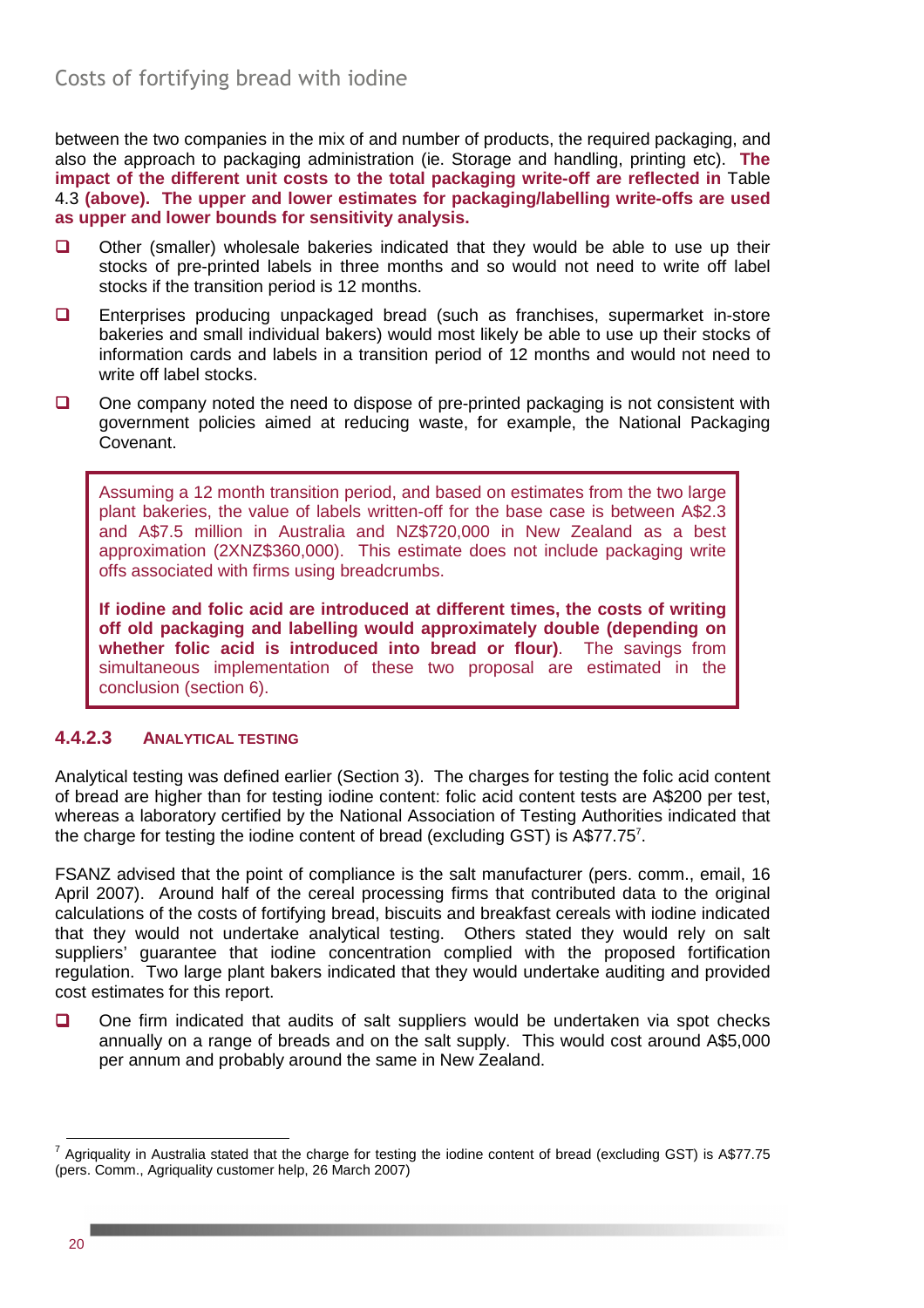**Q** Another firm indicated that a mandatory requirement to fortify bread with iodine would result in analytical testing costs of A\$25,000 per year, covering testing of salt and testing the end product.

In summary, since the point of compliance is the salt manufacturer, only the larger plant bakers are likely to undertake auditing at a cost of around A\$30,000 per year in Australia and a similar amount in New Zealand.

#### **4.4.2.4 TRADE-RELATED COSTS**

Less than one per cent of Australian bread turnover was exported in 2001-02 (BRI 2003). Companies responding to this analysis indicated that that exports include frozen bread, spice mixes, premixes and breadcrumbs. Trade related costs will be incurred **if**:

- □ countries with a high iodine diet such as Japan proscribe imports of food fortified with iodine. It is not clear how export markets for these products would be affected; **and**
- $\Box$  products that are exported to countries that proscribe imports of fortified food are not purpose-processed for export (ie. processed separately and therefore easily able to continue using non-iodised salt). Some exports are currently customised for the export market (purpose-processed) but without surveying the companies themselves, there are no data publicly available on what proportion.

In the event that a company must separately produce unfortified products for export, trade related costs could include:

- $\Box$  the upfront costs of isolating products exported to countries that proscribe fortified imports (or losing this business altogether); revising labelling of other exported products (eg. where "iodised salt" needs to be included on labels that are in other languages and so are not included in the general costs of revising labels (ie. products destined for the Australian or New Zealand markets).
- Ongoing costs of additional transport and warehousing costs (including pallets) for separately produced products for export and labour costs associated with switching between fortified and non-fortified products (depending on whether purpose-processes were implemented or not).

Without surveying the companies themselves, it is not possible to estimate the magnitude of potential costs if export destinations proscribe fortified imports. For the purposes of modelling, in the base case, trade related costs are set at zero. Without knowing the probability, zero costs is a possibility given that costs will not be incurred unless export destinations proscribe imports of fortified products.

#### **4.4.2.5 OTHER COSTS**

- **Public liability insurance premiums paid by industry:** It has been assumed that these will remain unchanged as a result of fortification because the health risk-benefit assessment commissioned by FSANZ concluded that there is no risk to health. In the event that health risks were identified, insurance premiums could rise.
- **Potential loss of sales:** For the folic acid fortification analysis, one large plant bakery represented in both Australia and New Zealand suggested that it would lose around 1% of sales as a result of folic acid fortification (costing A\$2,960,000 and \$NZ537,200 respectively). While this represents a loss to this company, consumers who switch away

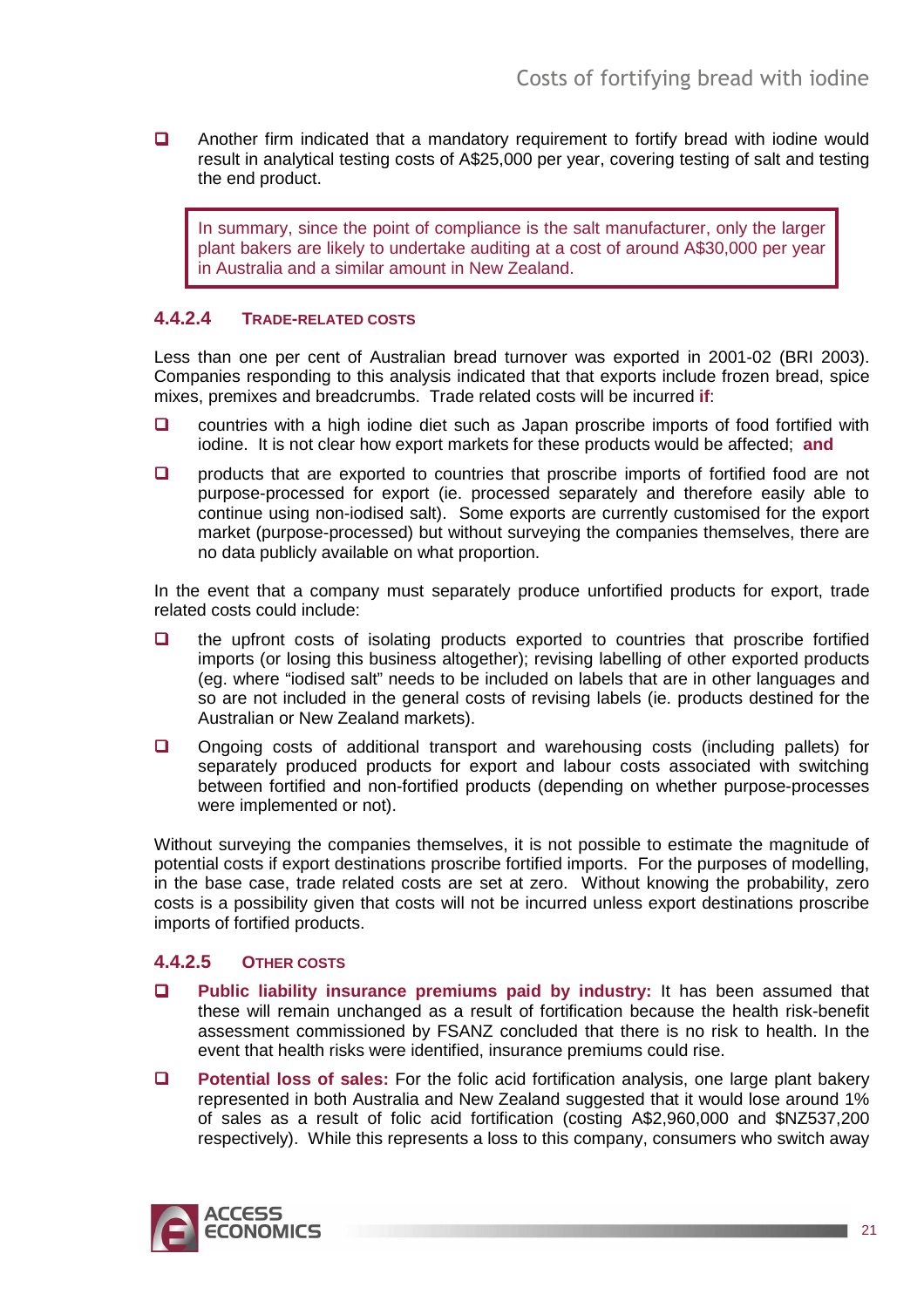from bread will increase consumption of a substitute product, which does not represent a loss to the economy as a whole.

#### **4.4.2.6 THE IMPACT ON THE PRICE OF BREAD**

Bread markets are highly competitive. It is likely that over time bread prices would rise slightly — some bakers contributing to this study indicated price rises of up to two per cent. A change in the price of bread as a consequence of fortification could impact on the benefits associated with fortification by changing bread consumption patterns. However, demand for bread is relatively inelastic and the price change is likely to be small, so the change in consumption of bread (if any) would probably be small.

#### **4.4.2.7 SUMMARY OF COSTS TO BAKERS**

The individual itemised costs to bakers in this updated analysis are not comparable with the estimates in the original iodine fortification report. The updated estimates are calculated on the basis of tonnes of bread produced rather than salt used in bread.

Nevertheless, it is worth noting that **the costs to bakers of the modified (narrower) proposal to fortify bread only are substantially less than for the original (broader) proposal to fortify biscuits and breakfast cereals as well. This is because the in the base case in the current analysis trade related costs are zero**. The trade related costs associated with biscuits and breakfast cereals were estimated at A\$2.3 million in ongoing outlays per year in Australia and more than NZ\$280,000 in ongoing outlays per year in New Zealand. These trade related costs comprised 85% of all ongoing costs to cereal processing firms per year associated with iodine fortification of the broader original proposal.

#### **TABLE 4.5 SUMMARY OF COSTS OF FORTIFICATION TO BAKERS OF IODINE FORTIFICATION (2005)**

| <b>Type of cost</b>                                                                    | <b>Australia</b>                                                                                                                                                                             | <b>New Zealand</b> |
|----------------------------------------------------------------------------------------|----------------------------------------------------------------------------------------------------------------------------------------------------------------------------------------------|--------------------|
| Upfront (once off) cost of revising packaging<br>and labels - bread and ingredients    | These three estimates are<br>based on the three<br>estimates of total bread<br>production in Australia (see<br>Section 4.3.1, and Table<br>4.4)<br>\$2,407,622<br>\$2,581,376<br>\$3,697,361 | NZ\$775,040        |
| Upfront (once off) cost of revising labels $-$                                         |                                                                                                                                                                                              |                    |
| <b>Breadcrumbs</b>                                                                     | Uncertain                                                                                                                                                                                    | <b>Uncertain</b>   |
| Upfront (once off) costs of writing-off old<br>packaging stock - bread and ingredients | (see Table 4.3 and section<br>4.4.2.2)                                                                                                                                                       | NZ\$720,000        |
| (assuming a 12 month transition period)                                                | Between A\$2.3 million and<br>A\$7.5 million                                                                                                                                                 |                    |
| Upfront (once off) costs of writing off old<br>packaging stocks - Breadcrumbs          | <b>Uncertain</b>                                                                                                                                                                             | <b>Uncertain</b>   |
| Ongoing analytical testing costs (per annum)                                           | A\$30,000                                                                                                                                                                                    | NZ\$30,000         |
| Upfront and ongoing trade related costs                                                | Base case zero                                                                                                                                                                               | Base case zero     |

(a) Using a purchasing power parity conversion rate from the OECD 2006 of 1.068 (\$NZ/\$A)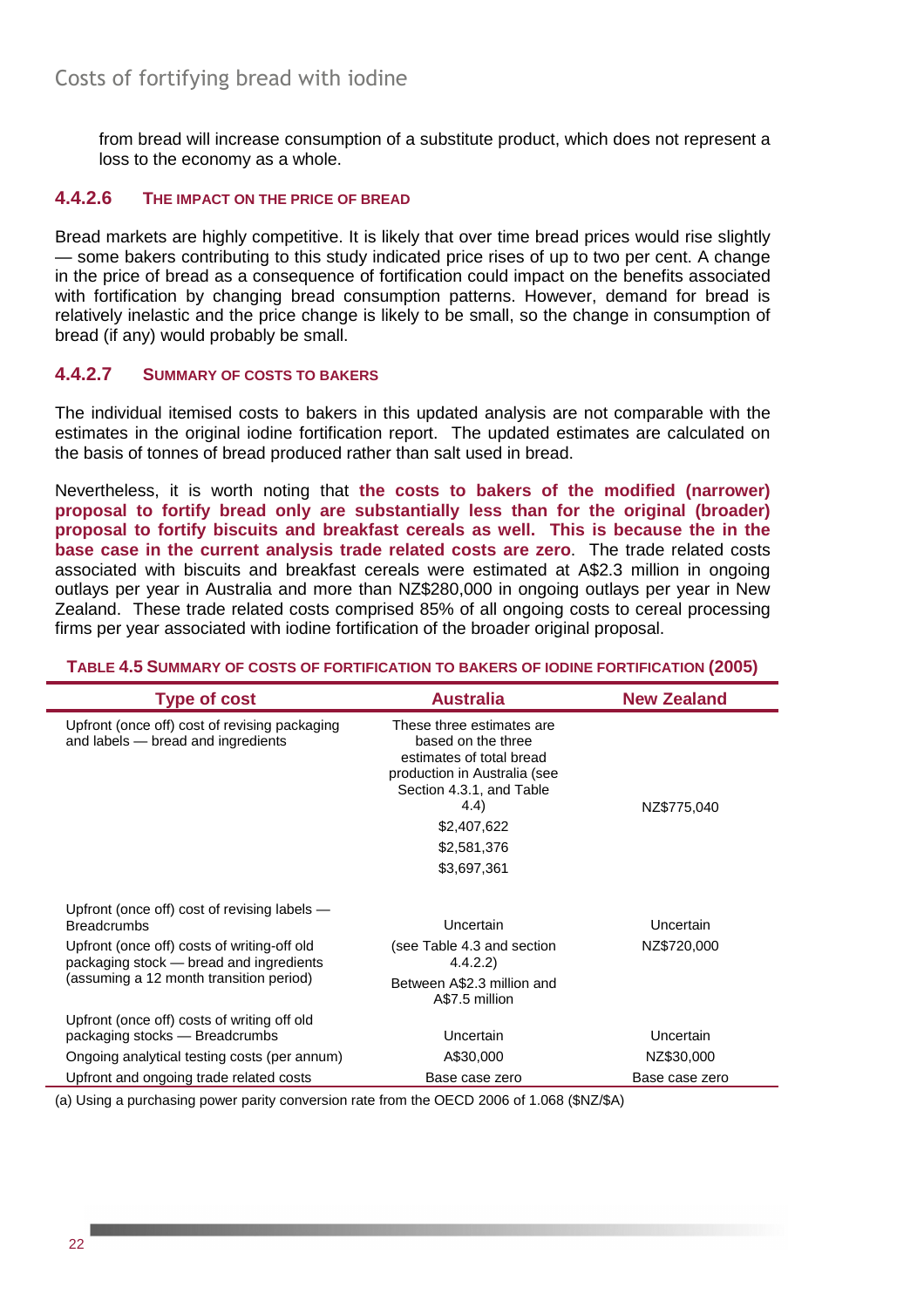#### **4.4.3 SENSITIVITY TESTING OF COSTS FOR BAKERS**

Sensitivity analysis has been conducted using the @RISK 4.5 for Excel program. Sensitivity testing has been undertaken because of the uncertainty in the estimates relating to:

- $\Box$  the costs of revising pre-packaged labelling; and
- $\Box$  the costs for writing off old packaging.

Importantly, there is also uncertainty about:

- $\Box$  the costs for breadcrumb manufacturers; and
- **D** trade related costs.

However, sensitivity analysis is only useful if ball park estimates are available and can be combined with some knowledge about the probabilities for the parameters used to create the estimates.

- For **trade related costs**, we know that a lower bound of zero is a reasonable assumption. Costs only arise if destination countries for Australian or New Zealand exports proscribe imports of food fortified with iodine and the exported products are not easily able to be purpose-produced (see above). Further, we know that less than one per cent of Australian bread turnover was exported in 2001-02 (BRI 2003).
- No quantitative information was available concerning the costs for breadcrumb manufacturers. There are no publicly available data and no quantitative estimates were available for this report — two companies provided qualitative information only. Despite the fact that no quantitative estimates are available, this parameter should not be ignored.

Table 4.6 summarises the basis for the sensitivity testing undertaken.

|                                    | <b>Australia</b>                                                                                                                                                                                                                                                                 | <b>New Zealand</b>                                                                                                                                                                             |
|------------------------------------|----------------------------------------------------------------------------------------------------------------------------------------------------------------------------------------------------------------------------------------------------------------------------------|------------------------------------------------------------------------------------------------------------------------------------------------------------------------------------------------|
| Revision of<br>packaging/labelling | Normal distribution. Mean of \$2,900,000.<br><b>Distribution</b><br>based<br>different<br>truncated<br>on<br>estimates of bread production (min \$2,407,622,<br>max \$3,697,361)<br>(See Section 4.3.1, and Table 4.4)                                                           | No sensitivity                                                                                                                                                                                 |
|                                    |                                                                                                                                                                                                                                                                                  |                                                                                                                                                                                                |
| Packaging write-off                | Normal distribution. Mean of \$4,050,000.<br><b>Distribution</b><br>different<br>truncated<br>based<br>on<br>estimates of unit costs of packaging write-off from<br>two different plant bakeries (min \$2,300,000, max<br>$$7,500,000$ ).<br>(See Table 4.3 and section 4.4.2.2) | No sensitivity                                                                                                                                                                                 |
|                                    |                                                                                                                                                                                                                                                                                  |                                                                                                                                                                                                |
| <b>Breadcrumbs</b>                 | No quantitative estimates available for this report                                                                                                                                                                                                                              | No quantitative estimates available<br>for this report                                                                                                                                         |
| Trade related                      | Lower bound zero. No quantitative estimates of<br>upper bound available for this report, but costs<br>only arise if destination countries for Australian or<br>New Zealand exports proscribe imports of food<br>fortified with iodine and the exported products are              | Lower bound zero. No quantitative<br>estimates of upper bound available<br>for this report but costs only arise if<br>destination countries for Australian<br>or New Zealand exports proscribe |

#### **TABLE 4.6 SUMMARY OF PARAMETER VALUES AND DISTRIBUTIONS FOR SENSITIVITY TESTING**

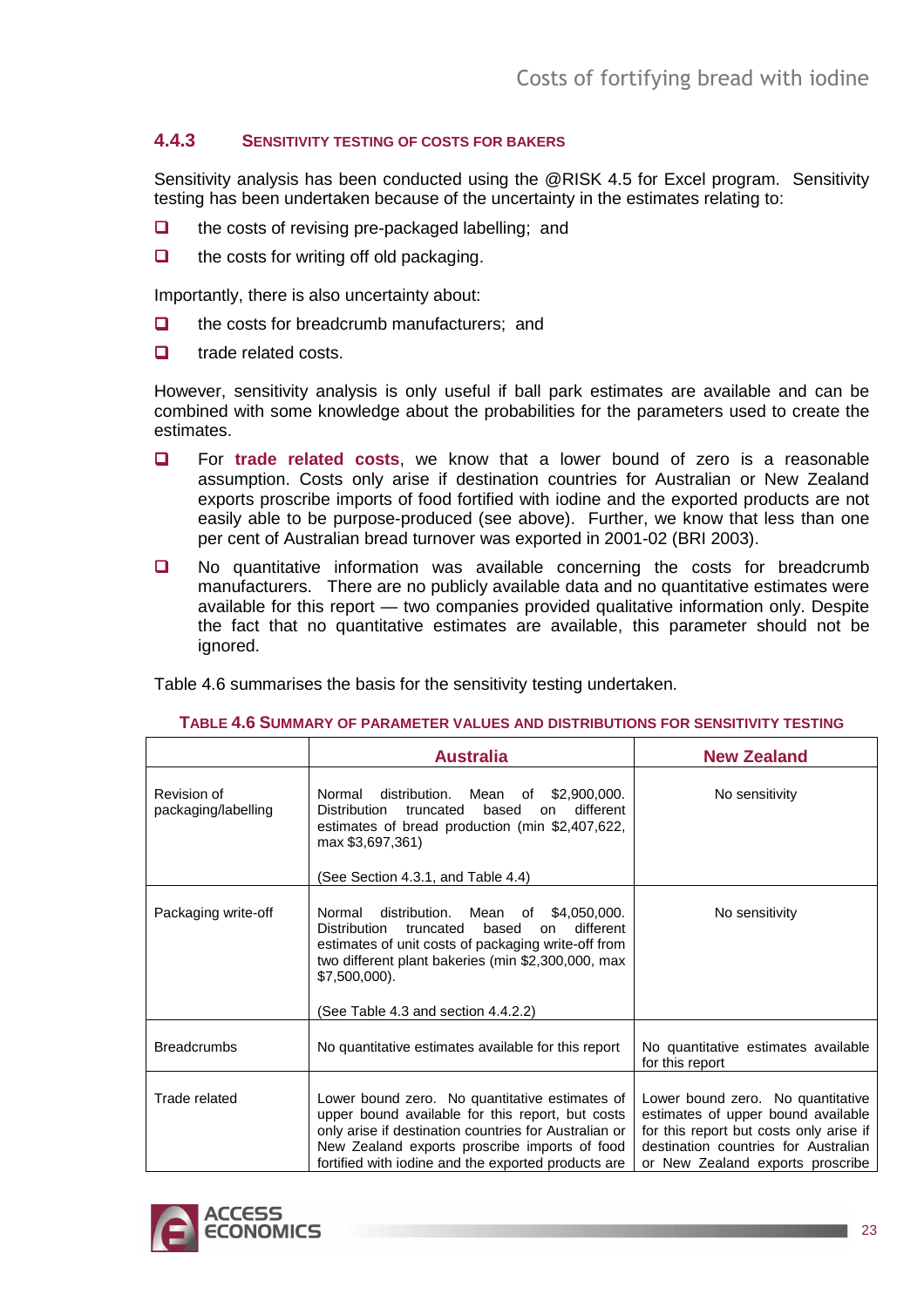| not easily able to be purpose-produced (see   imports of food fortified with iodine    |             |
|----------------------------------------------------------------------------------------|-------------|
| above). Further, we know that less than one per   and the exported products are not    |             |
| cent of Australian bread turnover was exported in   easily able to be purpose-produced |             |
| 2001-02 (BRI 2003).                                                                    | (see above) |

Applying these assumptions about the distributions for these variables, the likely range for the costs to bakers of iodine fortification over 15 years are in Table 4.7. A reasonable estimate of the net present value of costs over 15 years to Australian bakers (noting that the costs to companies using breadcrumbs are not included) is A\$7.3 million. The net present value of costs to **New Zealand** bakers over 15 years (noting that the costs to companies using breadcrumbs are not included) is around NZ\$1.8 million.

#### **TABLE 4.7 RANGE OF NPV OF COSTS TO BAKERS OF IODINE FORTIFICATION OF BREAD OVER 15 YEARS, AUSTRALIA**

|                             | <b>Australia (A\$)</b> |
|-----------------------------|------------------------|
| Minimum                     | 7,237,497              |
| $5th$ percentile            | 7,277,137              |
| Mean                        | 7,300,489              |
| 95 <sup>th</sup> percentile | 7,323,513              |
| Maximum                     | 7,354,267              |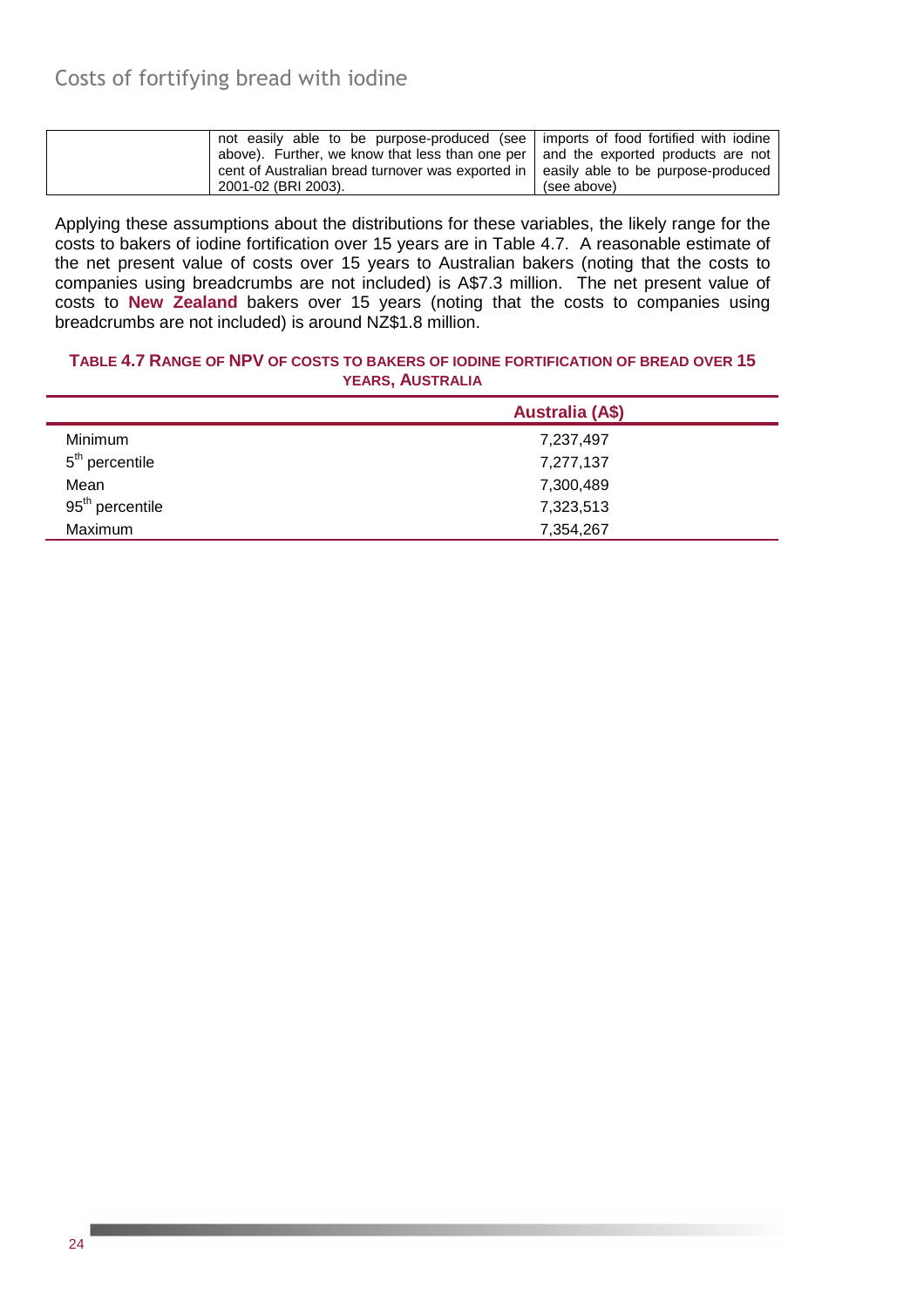# **5. COSTS TO GOVERNMENT**

The costs to society of regulation include the costs of resources used in monitoring and administering the regulations by governments. These costs are estimated in this section. There are three elements of the costs to government:

- $\Box$  The costs of administering and enforcing the regulations for the bakery industry
- $\Box$  The costs of awareness raising amongst GPs
- $\Box$  The costs of monitoring the effectiveness of the regulation.

Only the first element — the costs of administering he enforcing the regulations for the bakery industry — are incorporated in the analysis here. Monitoring costs were included in the original report (along with the analysis of benefits of the fortification proposal).

FSANZ advised that the point of compliance with the new proposal is the salt manufacturer (as bakers only need to replace unfortified with fortified salt) — the implication being that governments need only sample salt rather than bread<sup>8</sup>. However, when advised of the FSANZ proposal previously, cost estimates from governments generally included collecting bread from a sample of bakeries in their jurisdiction for content testing. Whether or not this is necessary is up to the relevant jurisdiction. As indicated by their estimates, different governments will adopt different approaches to administer and enforce the proposal. They may audit a sample of bakeries to check whether they are using iodised salt without testing the content of the bread, or they may also test the content of the bread. **Nevertheless, the laboratory costs of testing bread content have been removed from the Australian estimates here (this was not possible for New Zealand). The costs of visiting bakeries to check whether iodised salt is being used remain included. Notably, one jurisdiction indicated that savings in laboratory testing costs may be off-set by visiting a larger number of bakeries to determine compliance.**

Access Economics contacted one Australian State Government and the New Zealand Food Safety Authority. These entities advised that the costs of administering and enforcing the modified FSANZ proposal to fortify bread with iodine would be very similar to the costs associated with the proposal to require bakers to fortify bread with folic acid, after adjusting for the difference in charges for laboratory tests. For this report, the costs based on the analysis for folic acid (adjusted for the difference in charges for laboratory tests) are used as an **upper bound**.

#### **5.1.1 COSTS OF ADMINISTERING AND ENFORCING REGULATION**

The cost estimates in this section reflect only the value of resources allocated to activities that would not otherwise be undertaken if mandatory fortification was not introduced, ignoring costs already sunk in developing the proposal thus far. Cost centres for governments include awareness raising and training, auditing (surveillance), administration and enforcement.

ENDER THER THERR THERR THERR THERR THERR THERR THERR THERR THERR THERR THERR THERR THERR THERR THERR THERR THE<br>There are few salt manufacturers. However, the bakery industry is made up of a large number of firms, many of which are small businesses. In 2000-01 there were around 7,000 bakers Australia wide (BRI 2003) (Table 4.1). Of these, around 4,700 were small retail bakeries with less than 20 employees (Table 4.1). Industry estimates for New Zealand suggest there are around 2000 to 3000 small bakeries. There is a higher rate of instability amongst small businesses PC (2000), so monitoring compliance of small businesses over time is relatively difficult.

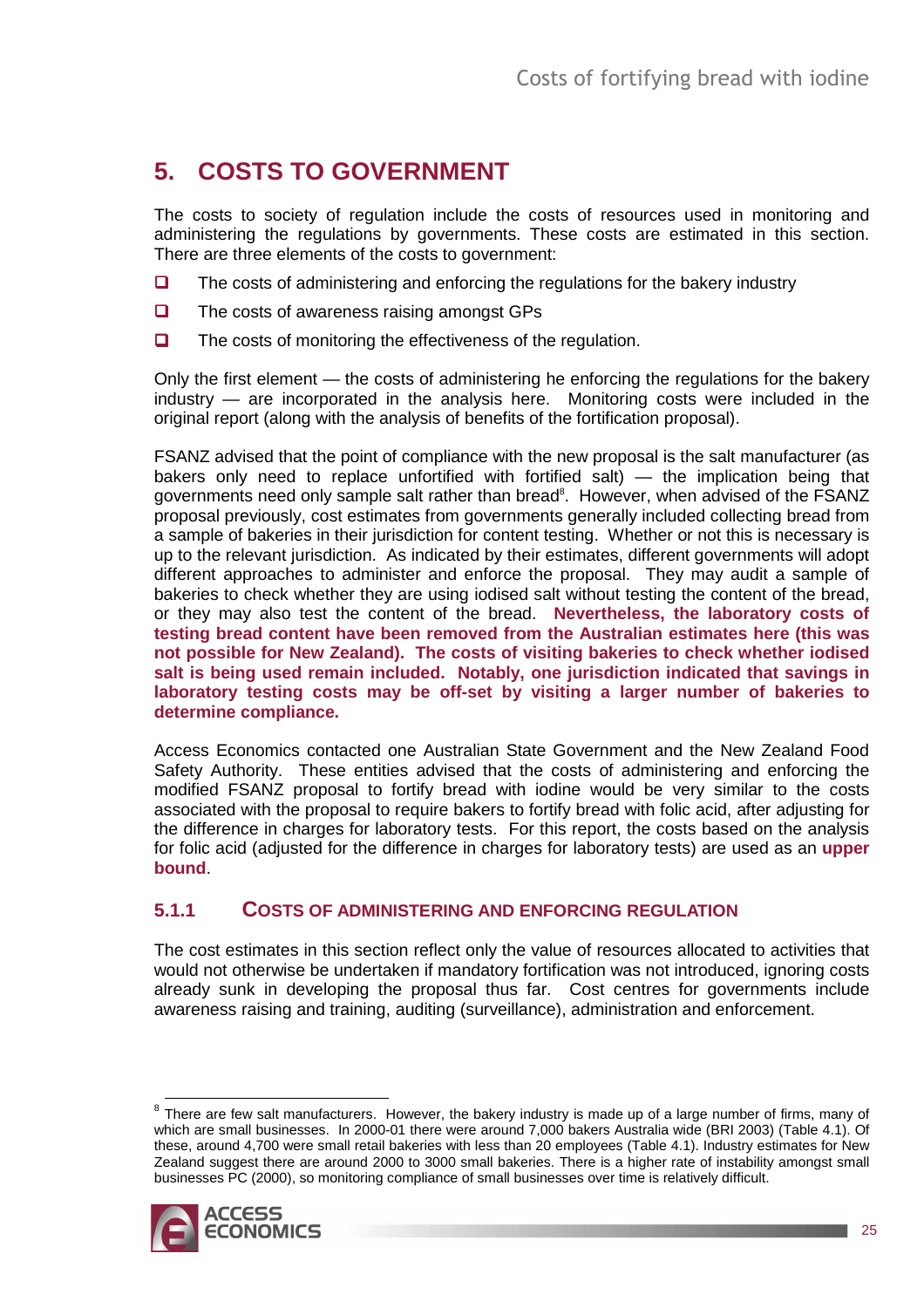### **5.1.1.1 AUSTRALIA**

Administration and enforcement of mandatory fortification would be undertaken by the relevant section of the health or human services department in each State and Territory, often in concert with local government. For example, in Victoria there is a legal requirement for local councils to test a certain number of food samples per population each year (pers. comm., Victorian Health Department, 14 August 2006 — see detail below under the heading 'auditing'). In NSW, local councils currently check retail food premises while the NSW State Government checks high risk premises (for example, oysters and meats like salami) (pers. comm., NSW Health Department, 14 August 2006).

FSANZ would be involved in preparation of manuals but indicated that these costs (in the case of folic acid) would be negligible.

For the folic acid fortification analysis, Access Economics obtained full cost estimates from three jurisdictions (two small and one large), and part cost estimates from one jurisdiction (large).

#### **Method**

The costs to government of administering the proposal to require bakers to fortify bread with folic acid were used as the basis for the analysis. Adjustments were made to the Australian data to remove the cost of laboratory testing of bread. The total costs of administration and enforcement by all State and Territory governments Australia-wide were then estimated by calculating the jurisdictional cost per head for those jurisdictions that provided cost estimates to Access Economics, and then applying these per capita costs to the entire Australian population (around 20.5 million people in 2005).

#### **Upfront set up costs**

These costs include setting up systems for administering the regulation (files, manuals etc). along with training government staff (for example via workshop) and some collaboration with other jurisdictions. Estimates differed across jurisdictions — with some at \$0.0003 per head (\$6,000 Australia-wide) and others at \$0.03 per head (\$570,000 Australia-wide).

#### **Training industry and raising awareness**

Salt manufacturers need to be notified of the requirement to provide bakers with iodised salt. Bakers also need to be notified that they need to use fortified salt.

Proposed approaches to raising awareness amongst industry participants and providing training differed across jurisdictional governments. Costs are also likely to differ across jurisdictions because of differences in distances and population dispersion.

- One state indicated that it would distribute a letter to firms affected by fortification. In addition, during general survey and monitoring work, discussions would be held with enterprise owners, but this does not constitute an additional cost attributable to iodine, so has not been included in the costs of fortification.
- $\Box$  One state suggested that this would be a significant ongoing cost because of bakery business turnover. Costs were based on face-to-face contact with bakers and so incorporated travel. At around 9 cents per head, this estimate amounts to \$1.9 million Australia-wide.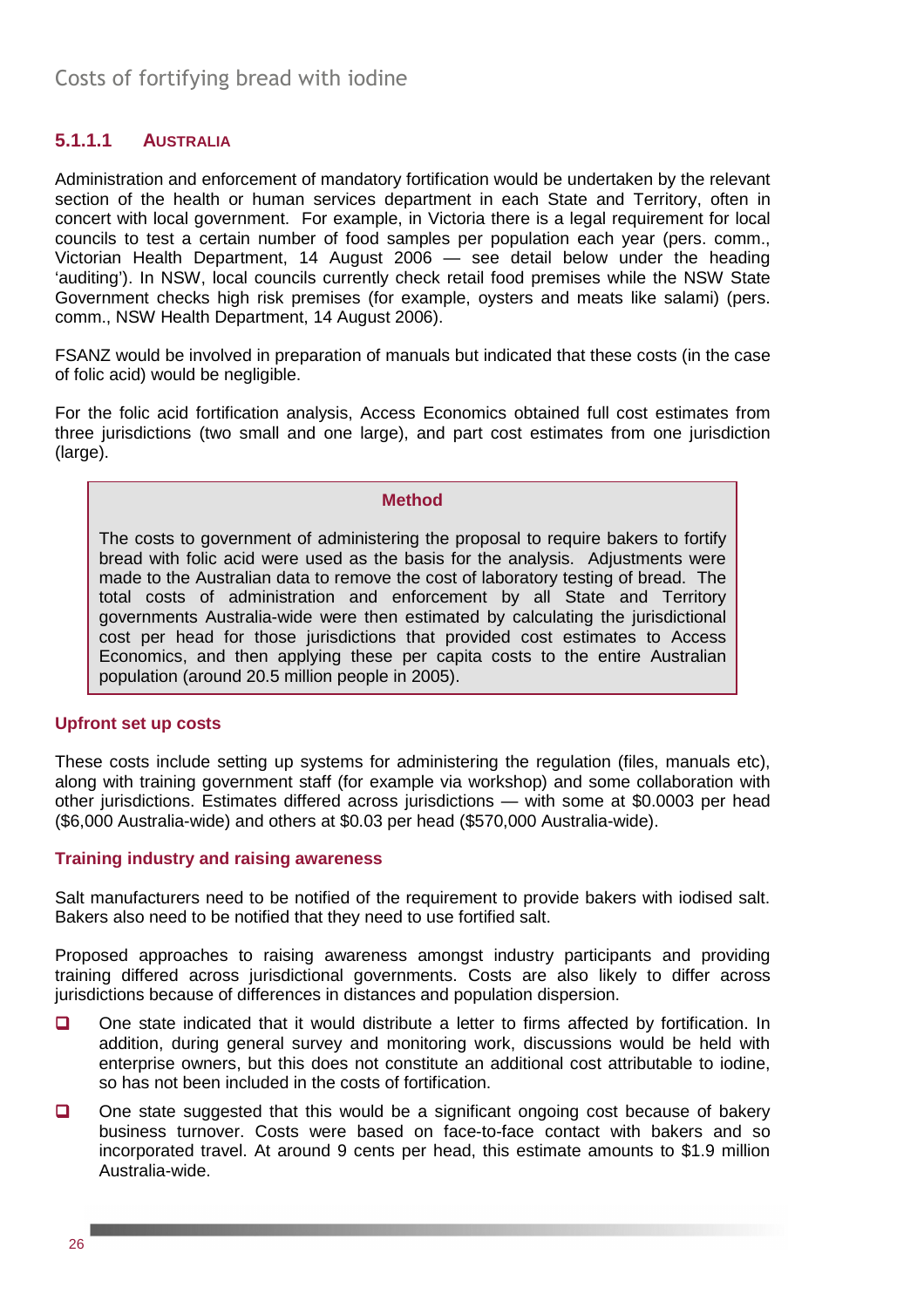Another jurisdiction foreshadowed a range of awareness-raising activities including information provision on its website, in media releases, on baking industry websites and in trade magazines, in concert with distribution of fact sheets (including in foreign languages). At \$0.002, this would cost \$40,000 Australia-wide.

#### **Auditing**

Auditing includes testing food content for risk to health and checking compliance with compositional requirements (including appraising food content against statements on food labels). Estimates of auditing costs depend on the approach adopted (for example, sample structure and size). Costs are also likely to differ across jurisdictions because of differences in distances and population dispersion.

One State Government advised that given the modified FSANZ proposal does not stipulate a level of iodine in bread, from an enforcement perspective there is little merit in the analytical testing of bread. The addition of iodised salt could be confirmed during audit/inspection. However, 'savings' in analytical testing may be off-set with an increase in the number of businesses visited to verify the use of iodised salt.

Cost estimates differ according the auditing model that would be implemented. The original folic acid cost estimates for this component were able to be revised for two states — one large and one small. Further revisions were undertaken to remove the costs of laboratory analysis on FSANZ advice that this would not be necessary.

- One jurisdiction indicated that its usual approach is to undertake surveys at irregular intervals to test foods from a sample of businesses. Around 3 samples might be purchased from each of around 100 businesses, and analysed for content. Removing the cost of laboratory testing and the cost of purchasing the samples, but retaining the labour costs of visiting businesses (assuming that checks are still undertaken to see if bakeries are using fortified salt, without actually checking the content of bread) and the approach was repeated every 5 years, the cost per year would be 0.2 cents per head. Australia-wide, this amounts to \$38,000 per year.
- $\Box$  The other state government foreshadowed that every three years it would take samples from 15% of outlets, including four bread categories (white, wholemeal, grain and other), 5 batches, 5 samples per batch and 4 bakery categories (plant, supermarket, franchise and local retail). It would also check labels. Assuming that there is no testing of bread content, but that businesses are visited and labels checked, the cost would be around 0.6 cents per head or \$125,000 Australia-wide.

#### **Administration**

Administration costs for governments include the costs of briefing Ministers and the Executive, filing and answering questions.

- $\Box$  One jurisdiction estimated the costs of administration would account for around 10% of a Professional Officer's salary per year, or close to 2 cents per capita. Australia-wide this is around \$360,000.
- Other estimates of administration costs were substantially lower (\$500 per year in one state).

#### **Enforcement**

Enforcement costs include the costs of 'encouraging' compliance and the costs of responding to complaints. The costs of prosecutions have not been included in the analysis. FSANZ

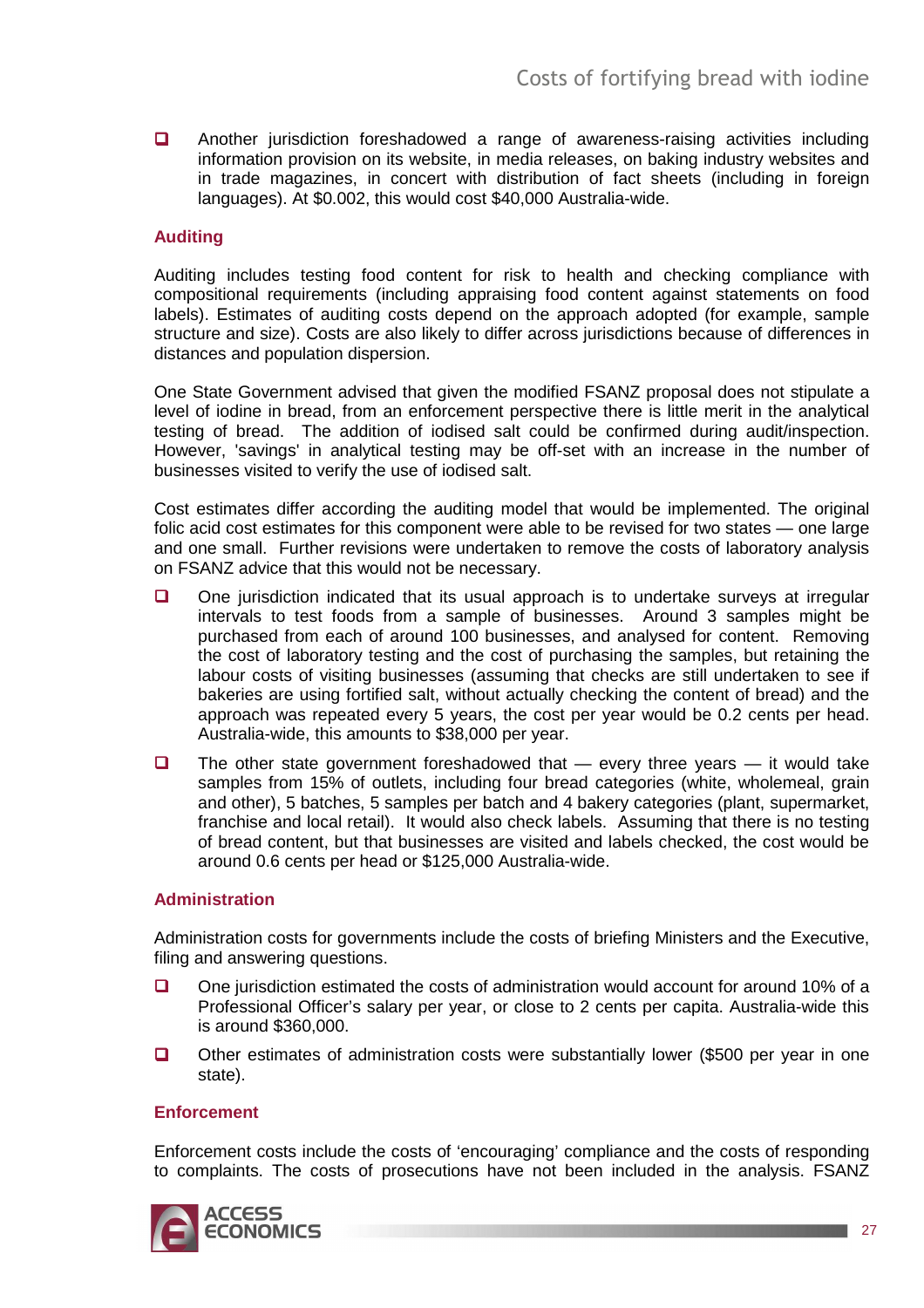advised that prosecutions are rarely mounted on food standards compliance issues (pers. comm., FSANZ, 4 May 2006), with 'encouragement' being the preferred approach.

- □ One jurisdiction estimated that the costs of writing to and negotiating with firms to encourage compliance would be equivalent to around 10% of a Professional Officer's annual salary, and likewise, the costs of dealing with complaints would cost around 10% of a Professional Officer's salary. This amounts to around 3.5 cents per head, which Australia-wide is \$722,000.
- Another jurisdiction indicated that it might need to follow up 20% of bakeries at a cost of \$0.002 per head, or around \$40,000 Australia-wide.
- **Q** Another suggested there might be around 30 complaints to respond to, and also estimated that enforcement costs might be based on an assumption of a 25% failure rate of the premises surveyed, with a warning letter sent out, followed for some by a penalty infringement notice. The cost of this would be around \$0.003 per head, or Australia-wide, \$65,400.

#### **Summary of costs to State and Territory governments, Australia**

Overall, for the two states whose data were able to be revised (and removing the costs of laboratory testing of bread), the cost estimates are outlined in Table 5.1. For the purposes of calculating the total costs of the FSANZ proposal, the @RISK program was used based on the following assumptions about the cost to government:

- Upfront government costs were distributed uniformly (minimum A\$9,788 and maximum A\$52,506).
- Ongoing yearly government costs were distributed uniformly (minimum A\$84,650 and maximum A\$190,153).

#### **TABLE 5.1: REVISED COST TO GOVERNMENT, FORTIFICATION OF BREAD WITH IODINE, AUSTRALIA (A\$)**

|                  | Lower  | <b>Higher</b> |
|------------------|--------|---------------|
| Upfront          | 9,788  | 52,506        |
| Ongoing per year | 84.650 | 190,153       |

#### **Comparisons with previous estimates**

The estimates of the costs to Australian governments for the original iodine fortification proposal are in Table 5.2 and the proposal to require bakers to fortify bread with folic acid are in Table 5.3. Remember that the estimates in this report were based on those for fortification of bread by bakeries with folic acid, adjusted down by removing the costs of laboratory testing.

#### **TABLE 5.2 ESTIMATES OF THE COSTS OF GOVERNMENT ADMINISTRATION OF REGULATION, ORIGINAL IODINE PROPOSAL (BREAD BISCUITS AND BREAKFAST CEREALS), AUSTRALIA (A\$)**

|                  | Lower estimate | <b>Upper estimate</b> |
|------------------|----------------|-----------------------|
| Upfront          | 1.835          | 138,182               |
| Ongoing per year | 96.490         | 215,600               |

Source: based on estimates from two Australian state governments.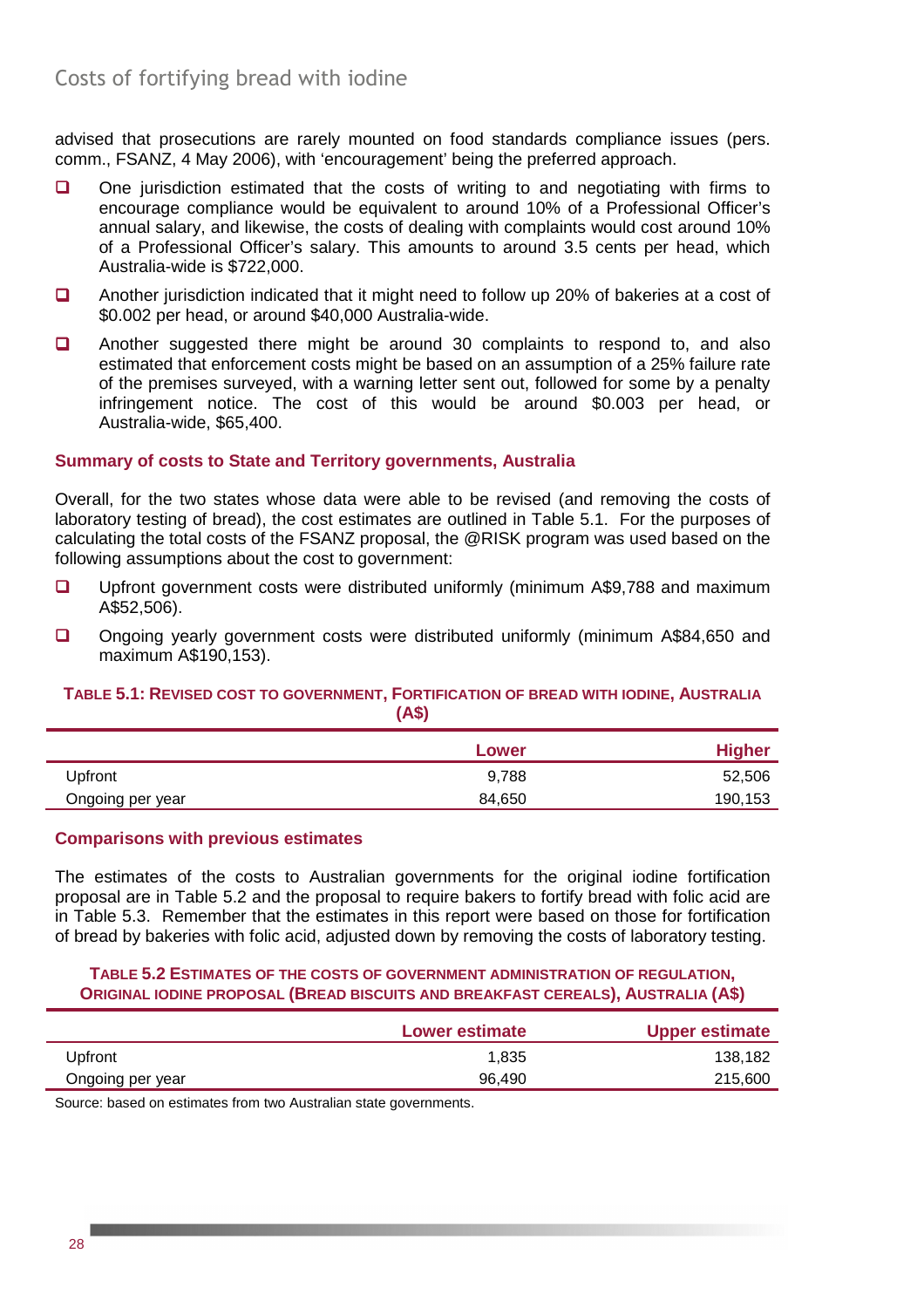|                  | <b>Lower estimate</b> | Middle estimate | <b>Upper estimate</b> |
|------------------|-----------------------|-----------------|-----------------------|
| Upfront          | 9.788                 | 52,506          | 209.896               |
| Ongoing per year | 245.750               | 270.320         | 4,533,761             |

#### **TABLE 5.3 ESTIMATES OF THE COSTS OF GOVERNMENT ADMINISTRATION OF REGULATION, FOLIC ACID FORTIFICATION BY BAKERIES, AUSTRALIA (A\$)**

Source: based on estimates from a sample of three Australian state governments — one large and two small.

### **5.1.2 NEW ZEALAND**

Administration and enforcement of mandatory fortification in New Zealand would be undertaken by the New Zealand Food Safety Authority (NZFSA). The NZFSA estimates of the costs associated with the proposal to require bakers to fortify bread with folic acid are outlined in Table 5.4.

The NZFSA advised that auditing costs associated with the narrower iodine proposal would likely fall. However, there was no itemised break down of the auditing cost estimate provided by NZFSA, so it is not possible to adjust for the lower charge for testing iodine (compared with folic acid) or indeed, accurately adjust the estimate for no laboratory testing of bread. The NZFSA auditing costs for folic acid and for the original iodine proposal were exactly the same — see Table 5.5. \$80,000 is used for analysis here, acknowledging that it is likely to overestimate the true cost.

The enforcement costs include the cost of time taken to write to and negotiate with firms that don't have correct labels or correct concentration of folic acid in bread and the cost of dealing with complaints.

#### **TABLE 5.4: COSTS OF GOVERNMENT ADMINISTRATION OF REGULATION, FOLIC ACID FORTIFICATION BY BAKERIES, NEW ZEALAND (NZ\$)**

| <b>Upfront</b> | <b>Ongoing cost per year</b> |
|----------------|------------------------------|
| \$2,520        |                              |
| \$4,800        | \$2,400                      |
|                | \$1,320                      |
| \$600          | \$80,000                     |
|                | \$4,780                      |
| \$7,920        | \$88,500                     |
|                |                              |

Source: NZFSA

#### **TABLE 5.5: ESTIMATES OF THE COSTS OF GOVERNMENT ADMINISTRATION OF REGULATION, ORIGINAL IODINE PROPOSAL (BREAD BISCUITS AND BREAKFAST CEREALS), NEW ZEALAND (NZ\$)**

|                                                  | <b>Upfront</b> | <b>Ongoing</b> |
|--------------------------------------------------|----------------|----------------|
| Training and Awareness raising                   | 4,800          | 1,200          |
| Auditing                                         | 600            | 80,000         |
| Administration                                   | 2,400          | 1,320          |
| Complaints                                       |                | 2,280          |
| Cost of one prosecution (not likely so excluded) |                | 80,000         |
| <b>Total</b>                                     | 7,800          | 84,800         |
| Source: NZFSA                                    |                |                |

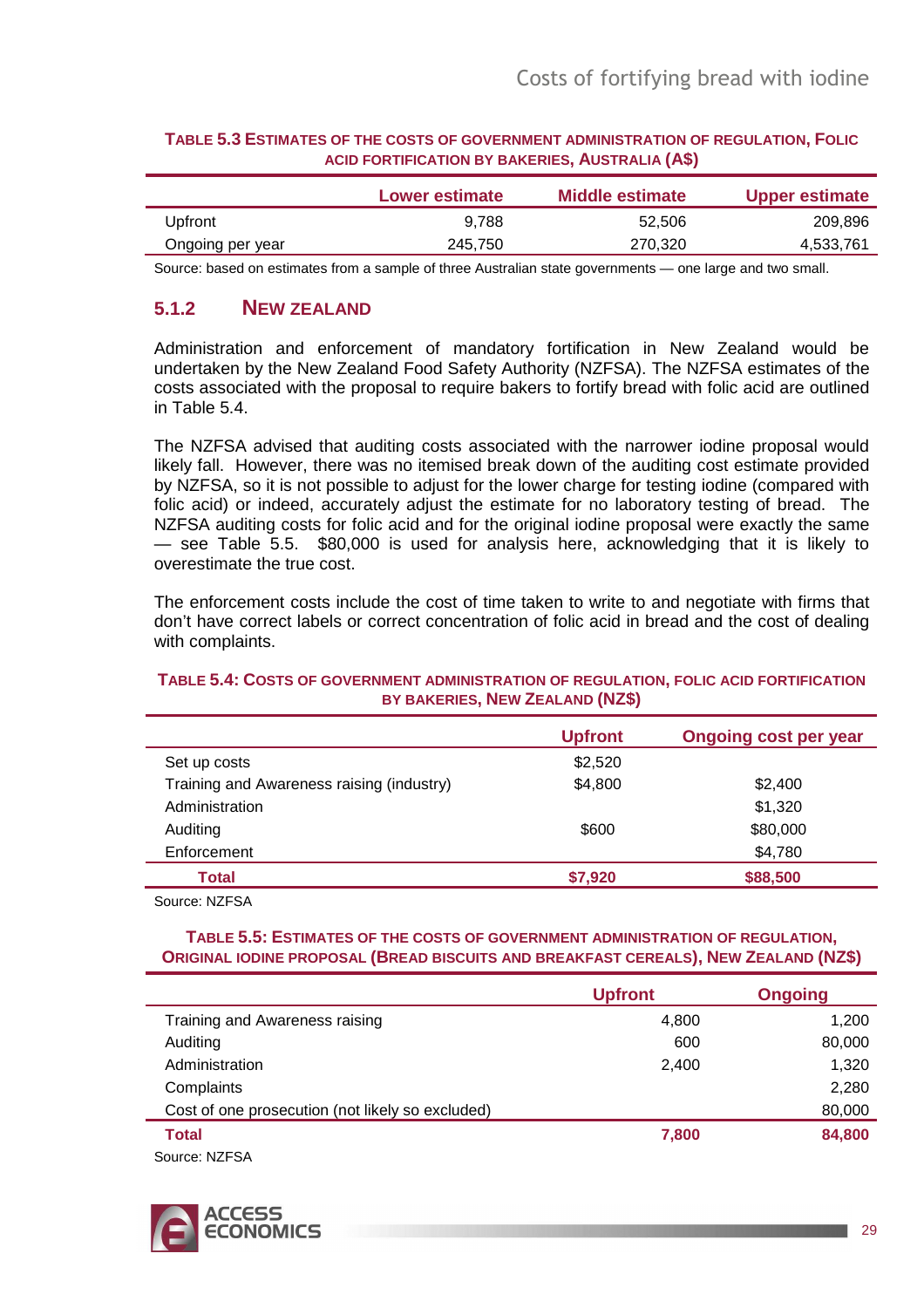# **6. CONCLUSION**

Remember that:

- $\Box$  the estimates are based on a lower bound for trade related costs for bakers of zero. No quantitative estimates of a possible upper bound for these costs was available for this report. However, costs only arise if destination countries for Australian or New Zealand bread, breadcrumb or bread ingredient-type exports proscribe imports of food fortified with iodine and the exported products are not easily able to be purpose-produced (see earlier discussion). Further, we know that less than one per cent of Australian bread turnover was exported in 2001-02 (BRI 2003).
- $\Box$  no quantitative estimates of the costs to breadcrumb manufacturers were available for this report

Comparisons of costs with the original iodine fortification proposal are discussed throughout the text above. However, the costs of the modified proposal are substantially lower than those for the original iodine fortification proposal because trade related costs were set at the lower bound (zero) — in part reflecting evidence outlined in previous reports that exports of bread are less than those of biscuits and breakfast cereals. Comparisons with the estimates of net present values of costs with those of the original proposal should also take into account that the original estimates include health monitoring costs which are not incorporated here.

The net present value of the total costs for Australia of the FSANZ iodine fortification proposal over a 15 year period are between A\$12.2 million and A\$13.3 million (Table 6.1). For New Zealand, the costs are around NZ\$3.4 million. These represent underestimates of the total because the potential costs to companies using breadcrumbs are not included (see above).

#### **TABLE 6.1 NET PRESENT VALUE OF COSTS OVER 15 YEARS, IODINE FORTIFICATION OF BREAD AUSTRALIA**

| <b>Australia (A\$)</b> |  |
|------------------------|--|
| 12,119,410             |  |
| 12,215,890             |  |
| 12,769,540             |  |
| 13,322,840             |  |
| 13,430,550             |  |
|                        |  |

Further detail on the costs are in Table 6.2 and Table 6.3 below. The net present value of the costs has been calculated on the basis of the policy being implemented over a 15 year period — although only four years are shown in these tables.

### **6.1 REDUCTION IN THE COST OF THE FORTIFICATION PROPOSALS IF IODINE AND FOLIC ACID FORTIFICATION ARE INTRODUCED SIMULTANEOUSLY**

The upfront costs associated with changing packaging and labelling and writing-off old packaging will be lower if folic acid and iodine are introduced simultaneously. For bakers, depending on whether the fortification proposals use bread or (in the case of folic acid) flour, if iodine and folic acid fortification proposals are implemented in unison, the costs to bakers will be between A\$4.5 million and A\$6.5 million lower in Australia (based on the package write-off and revision costs for folic acid) and close to NZ\$1 million lower in New Zealand.